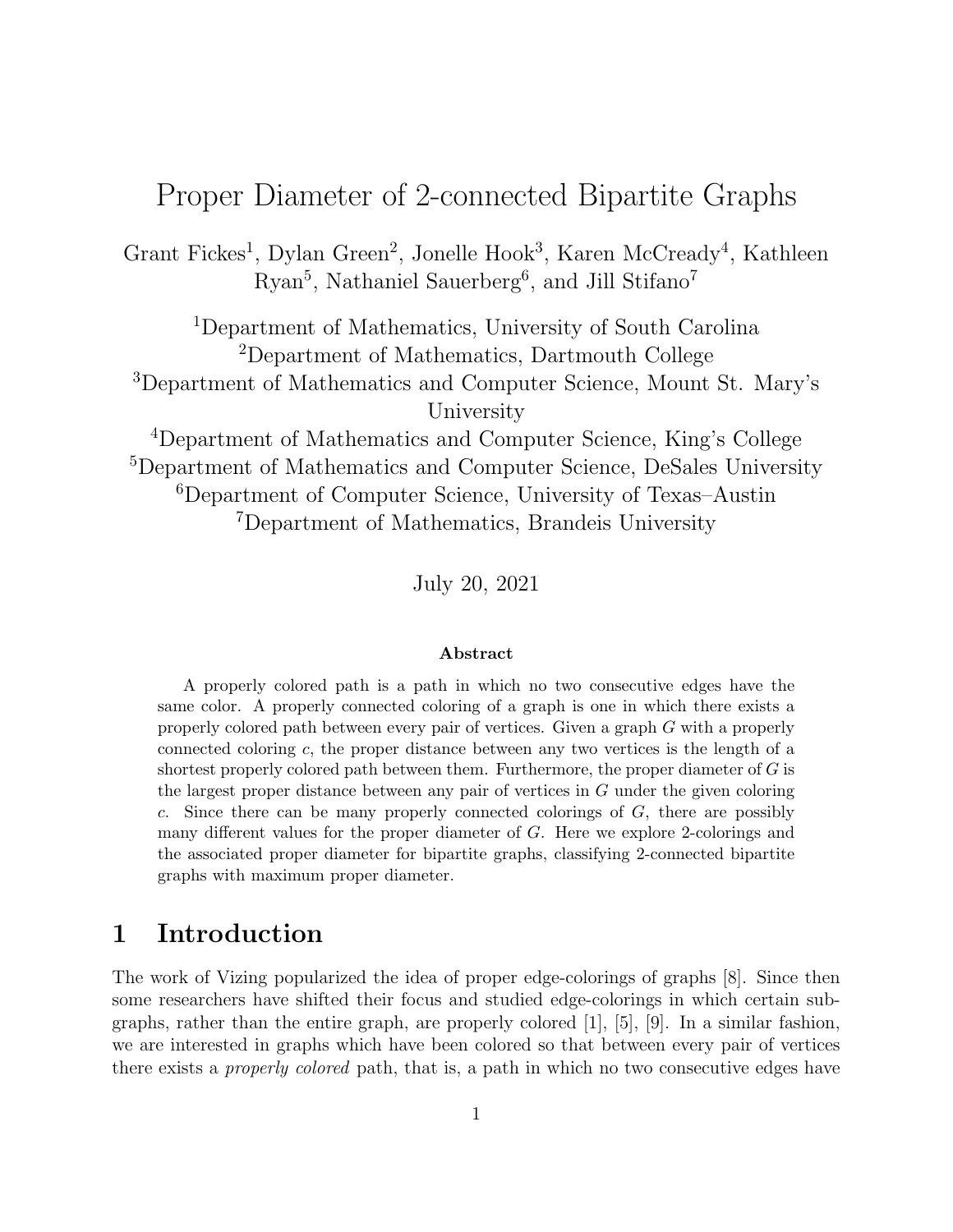the same color. A coloring with this property is called a properly connected coloring and a graph with such a coloring is referred to as a properly connected graph. The notion of proper connectedness debuted independently in [2] and [3]. We refer the reader to [6] for a dynamic survey on topics related to proper connectedness and to [7] for results concerning the minimum number of colors needed for a graph to have a properly connected k-coloring.

Recently, the notions of proper distance and proper diameter were introduced to study the range of possible lengths of properly colored paths in a properly connected graph [4]. Given a graph  $G$  with a properly connected  $k$ -coloring  $c$ , the *proper distance* between any two vertices  $u, v$  is the minimum length of a properly colored path between them and is denoted  $\text{pdist}_k(u, v, c)$ . This notation emphasizes that proper distance is a function not only of the given vertex pair but of the graph coloring as well. Furthermore, again fixing a properly connected k-coloring c of a given graph  $G$ , the largest proper distance amongst all vertex pairs is called the *proper diameter* of the graph  $G$  under the given coloring  $c$  and is denoted as pdia $m_k(G, c)$ . As before, this notation emphasizes that proper diameter is a function of both the graph and its coloring. Finally, we use  $\text{pdiam}_k(G)$  to denote the maximum possible proper diameter of the graph G across all properly connected k-colorings of G.

We exemplify these definitions by coloring the edges of complete bipartite graphs  $K_{n,m}$ . When restricted to 2 colors, except for some cases when either partition class is very small (size 1 or 2), the only possible proper diameter values of  $K_{n,m}$  are 2 and 4, so pdiam<sub>2</sub>( $K_{n,m}$ ) = 4 [4]. Figure 1 shows a non-properly connected 2-coloring of  $K_{2,3}$  — the reader can satisfy themselves that there is no properly colored path between u and v in  $c_1$  — as well as properly connected 2-colorings that attain proper diameter values of 2 and 4.



Here we point out a subtlety of our notation. For a given  $k$ , some graphs require more than k colors to make the graph properly connected. For example, a properly connected coloring of a graph with connectivity 1 may require many colors, such as with trees, which require  $\Delta(G)$  colors where  $\Delta(G)$  is the maximum degree of G [3]. Hence, when we make reference to pdia $m_k(G)$ , we implicitly assume that some properly connected k-coloring of G actually exists. However, for reasons we explain shortly, our results focus on 2-connected graphs, which require only a few colors to make them properly connected. According to [3], if a graph is 2-connected, then at most 3 colors are needed to make the graph properly connected. More specifically, non-complete 3-connected graphs require only 2 colors, as do 2-connected bipartite graphs, but there are examples of 2-connected non-bipartite graphs that require 3 colors. In summary, our main results focus on  $\text{p}diam_2(G)$  where G is a 2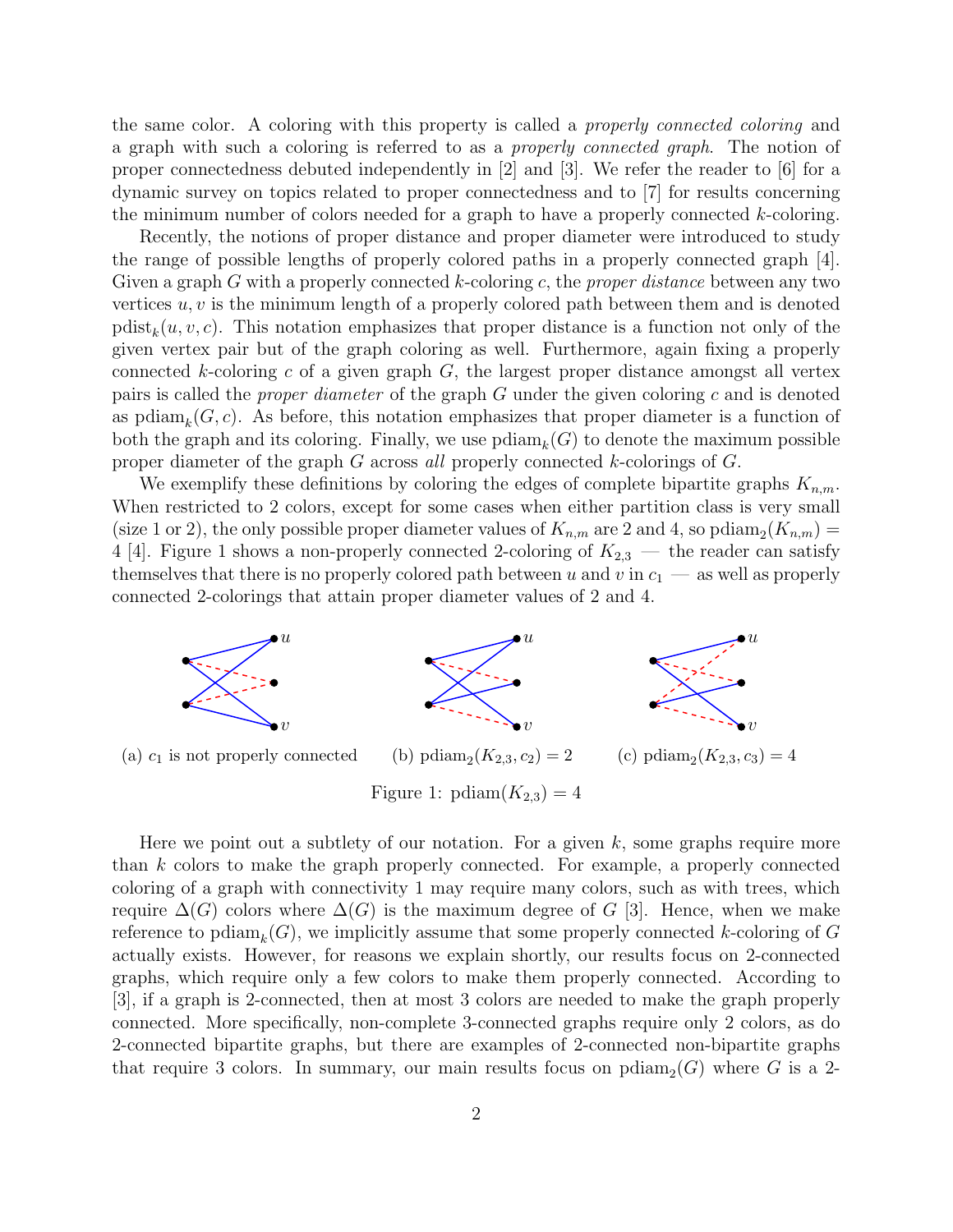connected bipartite graph, so by [3] properly connected 2-colorings exist for all graphs we consider.

In order to introduce the main question of our investigation, we now discuss bounds related to proper diameter. The diameter of a given graph provides a trivial lower bound for its proper diameter, as coloring the edges of a graph cannot decrease the distances between its vertices. Likewise, no path in a graph on n vertices can have length more than  $n-1$ , so this yields a trivial upper bound for the proper diameter. Put simply, for a graph G of order  $n$  with properly connected  $k$ -colorings,

$$
diam(G) \leq pdiamk(G) \leq n - 1.
$$
\n(1)

When  $k = 2$ , there exists a non-trivial upper bound that depends on  $\kappa(G)$ , the connectivity of  $G$  [4]. In particular, for any properly connected 2-colored graph  $G$  of order  $n \geq 2$ ,

$$
\text{pdiam}_2(G) \le n - \kappa(G) + 1. \tag{2}
$$

The bound above is tight and implies that as connectivity increases, the maximum proper diameter decreases, which is consistent with our intuition.

There are two major parts to this paper. First, we are interested in bipartite graphs on *n* vertices which attain the upper bound of  $n - 1$  in (1). Certainly, a Hamiltonian path within the graph is a necessary condition to obtain the upper bound, but the presence of a Hamiltonian path is not sufficient.

For example, when  $m \geq 7$ , a 2-colored fan graph on  $m+1$  vertices,  $F_{1,m}$ , can only attain a maximum proper diameter of  $m-1$  [4] (see Figure 2). As another observation, it follows from the upper bound in (2) that, when restricted to only 2 colors, any 3-connected graph has proper diameter at most  $n-2$ . Hence, we see that  $\text{p}diam_2(G) = n-1$  is possible only when  $\kappa(G) \leq 2$ . This fact motivates our efforts to analyze the upper bound of  $n-1$  as it applies to 2-colorings of 2-connected graphs. We do not examine when  $\kappa(G) = 1$  since, as mentioned above, properly connected colorings on such graphs may require many more than 2 colors.



Figure 2:  $\text{pdiam}_2(F_{1,10}) = 9$  even though a Hamiltonian path exists

Based upon this discussion, we now pose the question that drives this part of our current investigation: If a bipartite graph  $G$  is 2-connected, what features must  $G$  and its colorings have so that  $\text{p} \text{diam}_2(G) = n - 1$ ? In Section 2, we explore such features, introduce relevant terminology, and define a new family of 2-connected bipartite graphs which we call tau graphs (see Definition 2.10), and we show that this family classifies all 2-connected bipartite graphs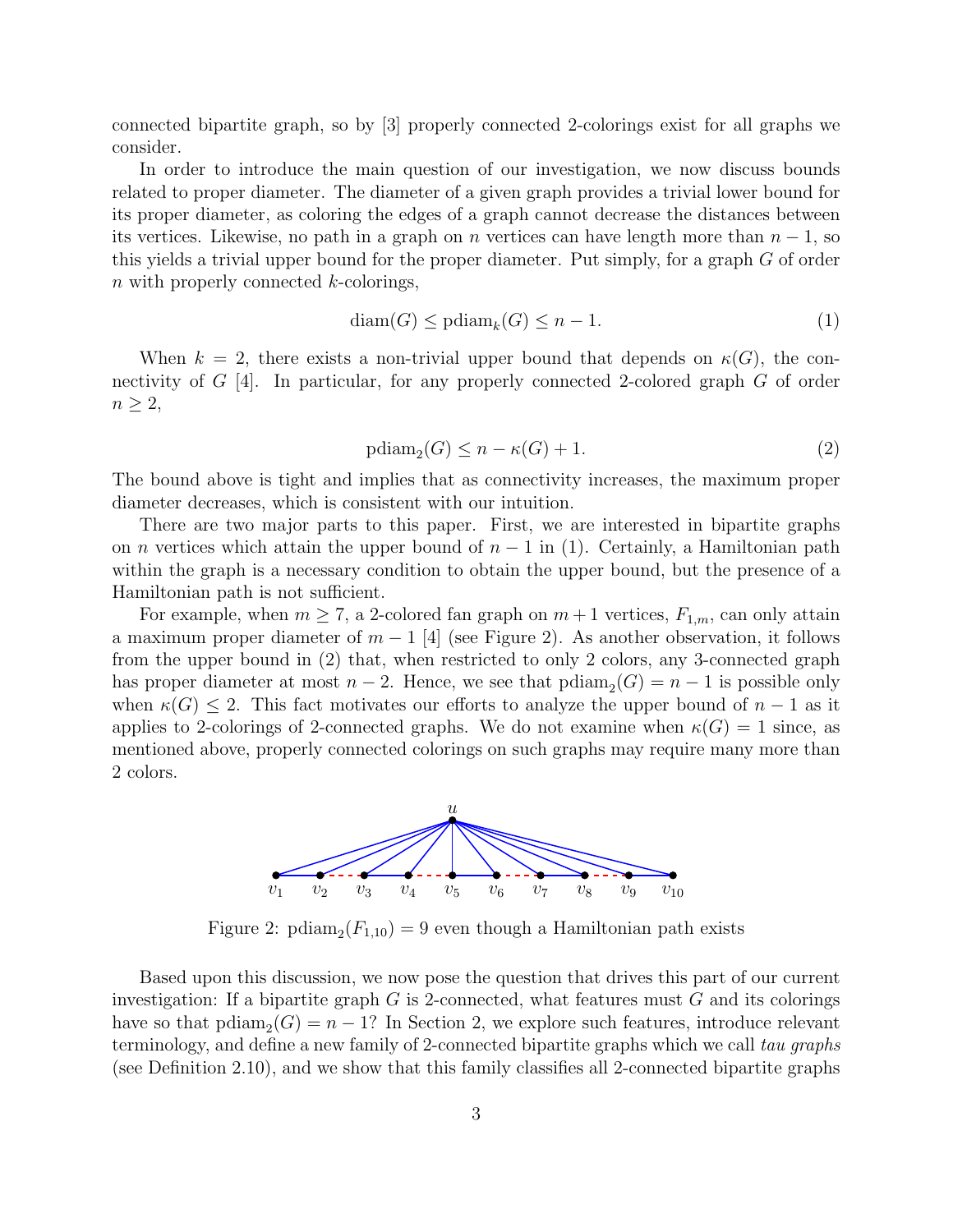which attain a proper diameter of  $n-1$  with 2 colors. The main result of this section is given by Theorem 2.11.

**Theorem 2.11.** Let G be a 2-connected bipartite graph on n vertices. Then  $\text{pdiam}_2(G)$  =  $n-1$  if and only if G is a tau graph.

The second portion of the paper is devoted to exploring the proper diameter of specific bipartite graph families. We incorporate the ideas proved in Section 2 as a tool to help find the proper diameter for each family. Additionally, we provide a method for constructing a coloring on the graph to attain any possible proper diameter value between the minimum, given by the diameter of the uncolored graph, and the maximum, proved with the aid of the result in Section 2. We consider both ladder graphs and general grid graphs.

Finally, throughout our investigation, we use  $c(e)$  to denote the color of the edge e under a coloring c, and because we concentrate on 2-colorings, our figures include dashed and solid edges to distinguish between red (color 1) and blue (color 2) edges, respectively.

### 2 Tau Graphs

Given a graph G on n vertices, clearly if  $\text{p}diam_2(G) = n - 1$ , then for some coloring c of G, there exist two vertices with proper distance  $n-1$ . In this case, we say the proper distance between two such vertices is given by a properly colored Hamiltonian path. Hence, we start by considering the structure of 2-connected graphs with a Hamiltonian path. We develop terminology to discuss the relevant features of these graphs and observe several direct results regarding these characteristics.

Definition 2.1. A link on a path  $P = v_1v_2 \ldots v_n$  in a graph G is an edge  $v_iv_j \in E(G)$  –  $E(P)$  where  $1 \leq i < j \leq n$ . The link  $v_i v_j$  is said to be **over vertex**  $v_t$  if  $i < t < j$ .



Figure 3: Link  $v_3v_8$  over vertices  $v_4$ ,  $v_5$ ,  $v_6$ , and  $v_7$ 

When the proper distance between two vertices is given by a properly colored Hamiltonian path, it is a contradiction if the links on  $P$ , together with  $P$ , yield a shorter properly colored path between the endpoints of P. This logic can be used to show that when a link creates an even cycle with the vertices of  $P$ , such as  $v_3v_8$  does in Figure 3, only one coloring of the link prevents a shorter properly colored path. Theorem 2.2 makes use of this idea.

Theorem 2.2. Let G be a bipartite graph on n vertices with a properly connected 2-coloring c and a Hamiltonian path  $H = v_1v_2 \ldots v_n$  that is a shortest properly colored path between  $v_1$ and  $v_n$ . The color of  $v_1v_2$  forces the color of all edges. Specific color details are given below.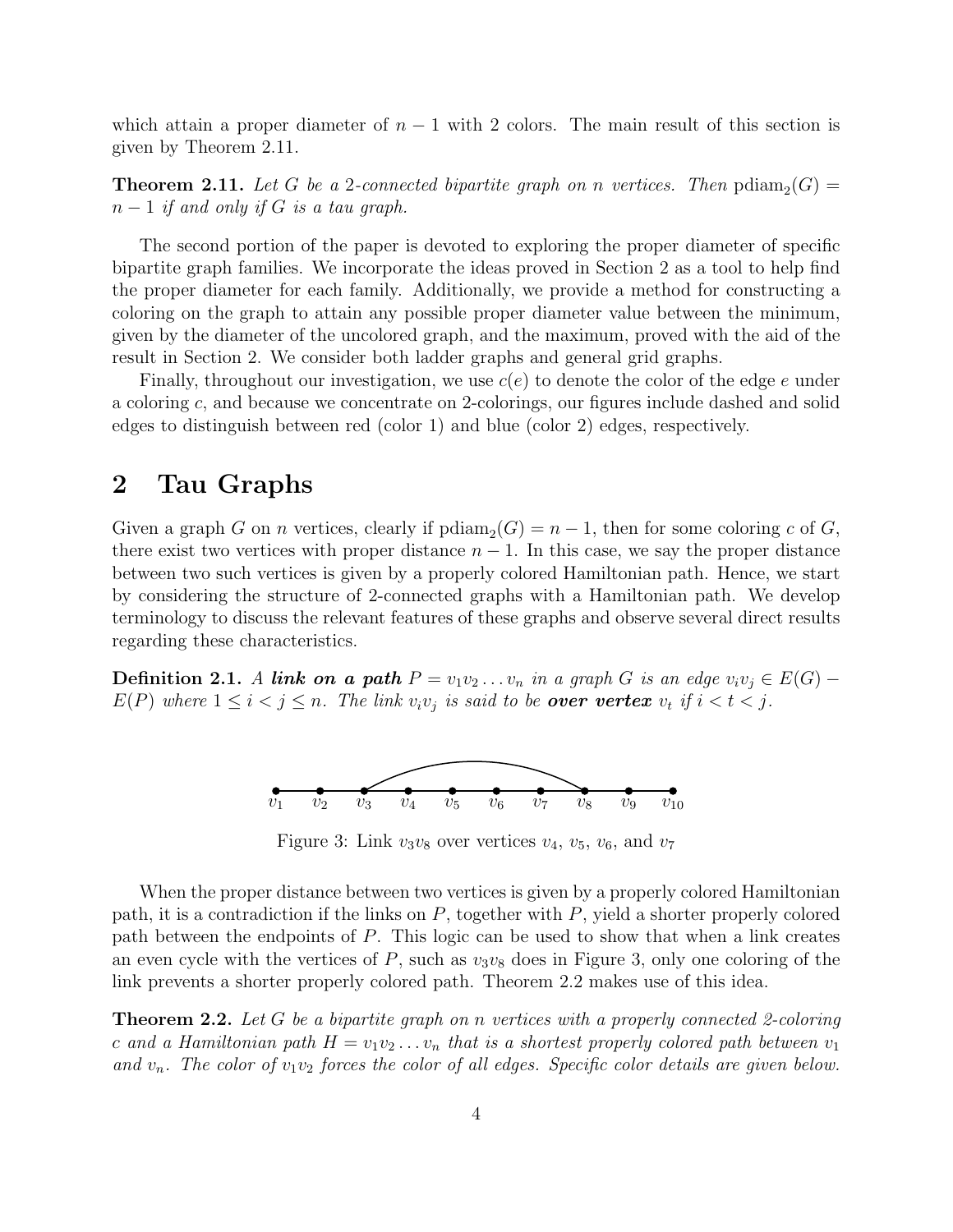- For any edge on H,  $c(v_iv_{i+1}) = c(v_1v_2)$  if and only if i is odd.
- For any link incident to  $v_1$ ,  $c(v_1v_i) = c(v_iv_{i+1})$  where  $2 < i < n$ .
- For any link incident to  $v_n$ ,  $c(v_i v_n) = c(v_{i-1}v_i)$  where  $1 < i < n-1$ .
- For any link creating an even cycle with the intermediate vertices of H,  $c(v_i v_{i+(2h+1)}) = c(v_{i-1}v_i) = c(v_{i+(2h+1)}v_{i+(2h+2)})$  where  $1 \lt i, 0 \lt h$ , and  $i+2h+2 \lt n$

*Proof.* The hypotheses force that  $\text{pdist}_2(v_1, v_n, c) = \text{pdiam}_2(G, c) = n - 1$ . Without loss of generality, assume  $c(v_1v_2) = 1$ . Since H is properly colored,  $c(v_iv_{i+1}) = 1$  if i is odd and  $c(v_i v_{i+1}) = 2$  if i is even.

Consider  $v_1v_i$ . If  $i = 2$ , the color of  $v_1v_2$  is given above. If  $i = n$ , then  $\text{pdist}_2(v_1, v_n, c) = 1$ , which is a contradiction. Thus, we consider only  $2 < i < n$ . If  $c(v_1v_i) \neq c(v_iv_{i+1})$ , then  $v_1v_iv_{i+1} \ldots v_n$  is a properly colored path from  $v_1$  to  $v_n$  of length less than  $n-1$  since  $v_2$  is omitted from the path. Hence,  $\text{p} \text{diam}_2(G, c) < n - 1$ , which is a contradiction. Therefore,  $c(v_1v_i) = c(v_iv_{i+1}).$ 



Figure 4: Illustration of contradiction for  $c(v_1v_i) \neq c(v_iv_{i+1})$ 

Consider  $v_i v_n$ . If  $i = n - 1$ , the color of  $v_{n-1}v_n$  is given above. If  $i = 1$ , then  $\text{pdist}_2(v_1, v_n, c) = 1$ , which is a contradiction. Thus, we now consider  $1 < i < n - 1$ . If  $c(v_i v_n) \neq c(v_{i-1}v_i)$ , then  $v_1v_2 \ldots v_{i-1}v_i v_n$  is a properly colored path from  $v_1$  to  $v_n$  of length less than  $n-1$  since  $v_{i+1}$  is omitted from the path. Hence,  $\text{p}diam_2(G, c) < n-1$ , which is a contradiction. Therefore,  $c(v_i v_n) = c(v_{i-1}v_i)$ .



Figure 5: Illustration of contradiction for  $c(v_i v_n) \neq c(v_{i-1}v_i)$ 

Consider  $v_i v_{i+2h+1}$ . Note that  $c(v_{i-1}v_i) = c(v_{i+2h+1}v_{i+2h+2})$ . If  $c(v_i v_{i+2h+1}) \neq c(v_{i-1}v_i)$ ,  $v_1v_2 \ldots v_i v_{i+2h+1}v_{i+2h+2} \ldots v_n$  is a properly colored path from  $v_1$  to  $v_n$  of length less than  $n-1$ since  $v_{i+1}$  is omitted. Hence,  $\text{p}diam_2(G, c) < n-1$ , which is a contradiction. Therefore,  $c(v_i v_{i+2h+1}) = c(v_{i-1}v_i) = c(v_{i+2h+1}v_{i+2h+2}).$  $\Box$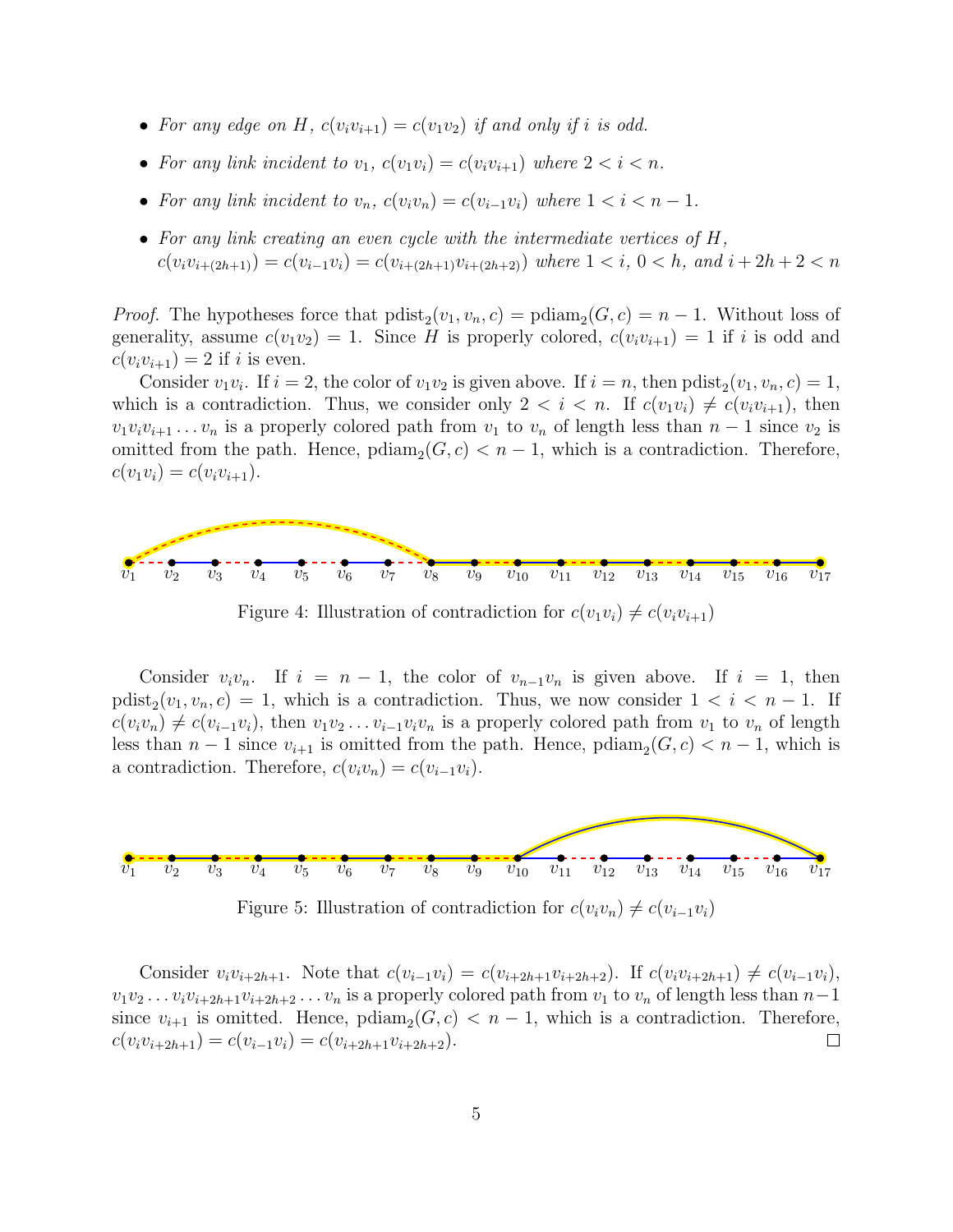

Figure 6: Illustration of contradiction for  $c(v_i v_{i+2h+1}) \neq c(v_{i-1}v_i)$ 

We include Corollary 2.3 as an interesting property for a coloring attaining maximum proper diameter on a 2-connected bipartite graph.

**Corollary 2.3.** Let G be a bipartite graph with n vertices. If  $\text{p} \text{diam}_2(G) = n - 1$ , there are exactly 2 colorings c on G such that  $\text{pdim}_2(G, c) = n - 1$ , and the colorings are equivalent up to relabeling.

If a bipartite graph with a Hamiltonian path is additionally 2-connected, its connectivity forces the existence of links over every vertex in the path, as we now show.

**Lemma 2.4.** Let G be a 2-connected bipartite graph. If G has a Hamiltonian path  $H =$  $v_1v_2 \ldots v_n$ , then there exists a link incident to  $v_1$ , a link incident to  $v_n$ , and a link over every vertex  $v_i$  where  $1 < i < n$ .

*Proof.* There must exist a link incident to  $v_1$  because otherwise removing  $v_2$  would disconnect the graph Likewise, there must exist a link incident to  $v_n$  because otherwise removing  $v_{n-1}$ would disconnect the graph. For every index t with  $2 \le t \le n-1$ , there must exist indices i and j such that  $i < t < j$  and  $v_i v_j$  is a link over  $v_t$ . Otherwise  $v_t$  would be a cut vertex and hence G would not be 2-connected.  $\Box$ 



Figure 7: A 2-connected graph with link over every vertex except the ends of the path

We refer to traversing a subpath of a path  $P = v_1v_2 \ldots v_n$  so that the indices are increasing as forward traversing along P. Similarly, when the indices decrease, we say that we are backward traversing along P.



The existence of the links given by Lemma 2.4 allows us to define a *chain* through a 2connected bipartite graph with a Hamiltonian path. Consider a 2-connected bipartite graph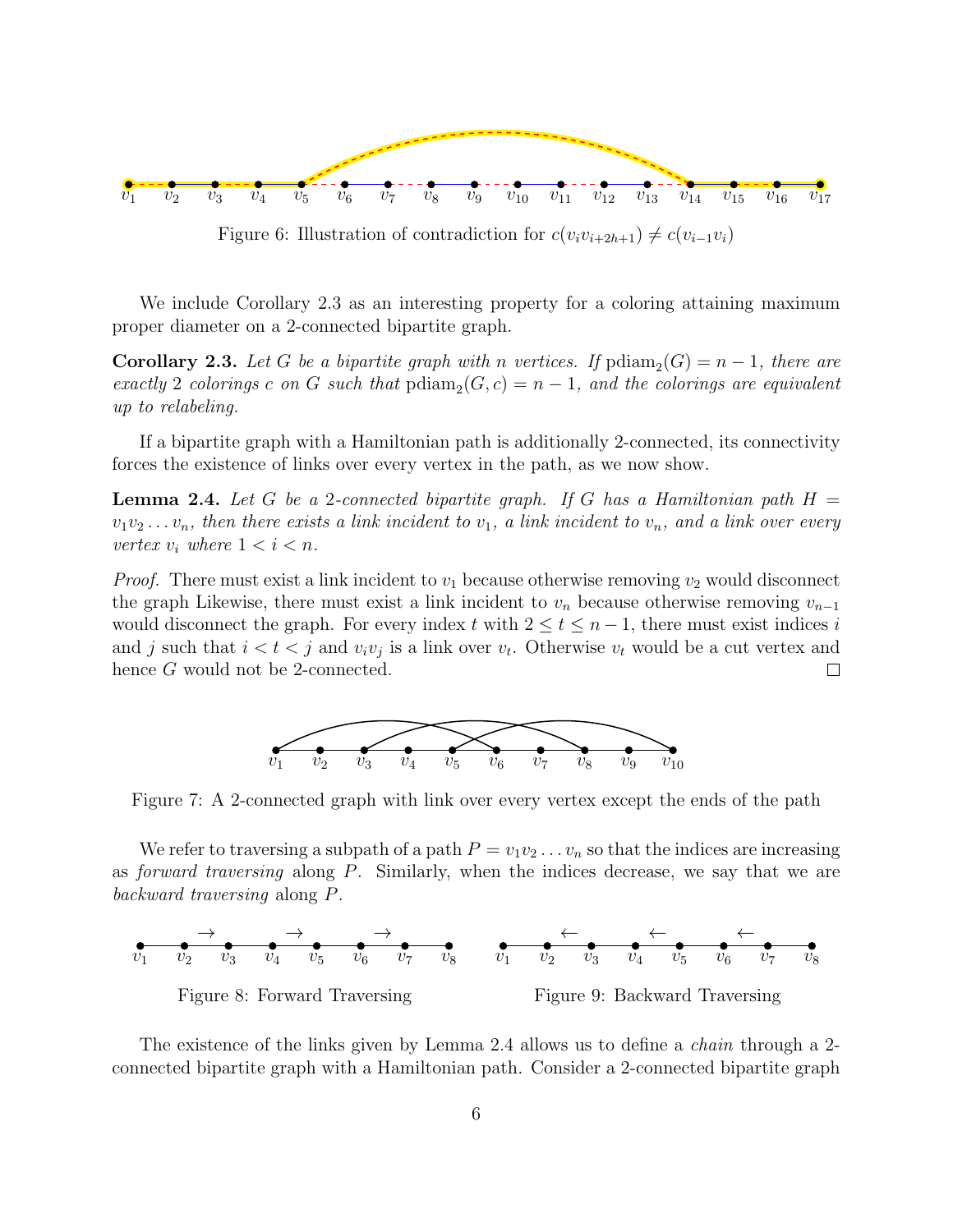G with a Hamiltonian path  $H$  and links on  $H$ . We will see in the next definition that the chain C through H is a walk from  $v_1$  to  $v_n$  in G that alternates between traversing forward on a link and traversing backwards to the next link on subpaths of  $H$ . Theorem 2.6 shows the chain C through H is actually a path. Because the chain arises from a unique subset of links, the chain C is unique to H. Figures 10 and 11 exemplify that the chain C may or may not be Hamiltonian.

**Definition 2.5.** Let G be a 2-connected bipartite graph that contains a Hamiltonian path  $H = v_1v_2...v_n$ . Let  $a_0 = 1$ ,  $b_0 = \max\{i : v_{a_0}v_i \in E(G)\}$ , and let  $v_{a_\ell}v_{b_\ell}$  for  $\ell \geq 1$  be the link over  $v_{b_{(\ell-1)}}$  with  $a_\ell < b_\ell$  which maximizes  $b_\ell$ . If there exist multiple links over  $v_{b_{(\ell-1)}}$ with maximum  $b_\ell$ , then  $v_{a_\ell}v_{b_\ell}$  is chosen such that  $a_\ell$  is also maximized. Continue defining  $a_\ell$  and  $b_\ell$  until there exists z such that  $b_z = n$ . Note that  $a_\ell < b_{\ell-1} < b_\ell$ . The **chain** C **through** H with links  $\{v_{a_i}v_{b_i}\}_{i=0}^{i=z}$  is the trail from  $v_1$  to  $v_n$  consisting of the alternating sequence of forward traversing links and backwards traversing subpaths of H defined as follows:  $v_{a_0}v_{b_0}v_{b_0-1}v_{b_0-2}\ldots v_{a_1+1}v_{a_1}v_{b_1}v_{b_1-1}v_{b_1-2}\ldots v_{a_z+2}v_{a_z+1}v_{a_z}v_{b_z}.$ 



Figure 10: A non-Hamiltonian chain C through H,  $v_1v_4v_3v_8v_7v_6v_5v_{14}v_{13}v_{12}v_{11}v_{10}v_{17}$ 



Figure 11: A Hamiltonian chain C through H,  $v_1v_4v_3v_2v_9v_8v_7v_6v_5v_{16}v_{15}v_{14}v_{13}v_{12}v_{11}v_{10}v_{17}$ 

We now consider properly connected 2-colorings of these 2-connected bipartite graphs. Specifically, we focus on when the proper diameter of such graphs is one less than the number of vertices, the upper bound of inequality (1). We observe immediately that this value of proper diameter is only attainable when the graph contains a properly colored Hamiltonian path  $H$  and when no shorter properly colored path exists between the endpoints of  $H$ . In Theorem 2.6, we show that in this scenario,  $H$  is not the only properly colored Hamiltonian path in the graph, as the chain C through H has these properties as well. The corollaries of Theorem 2.6 point out additional helpful properties regarding the links of C.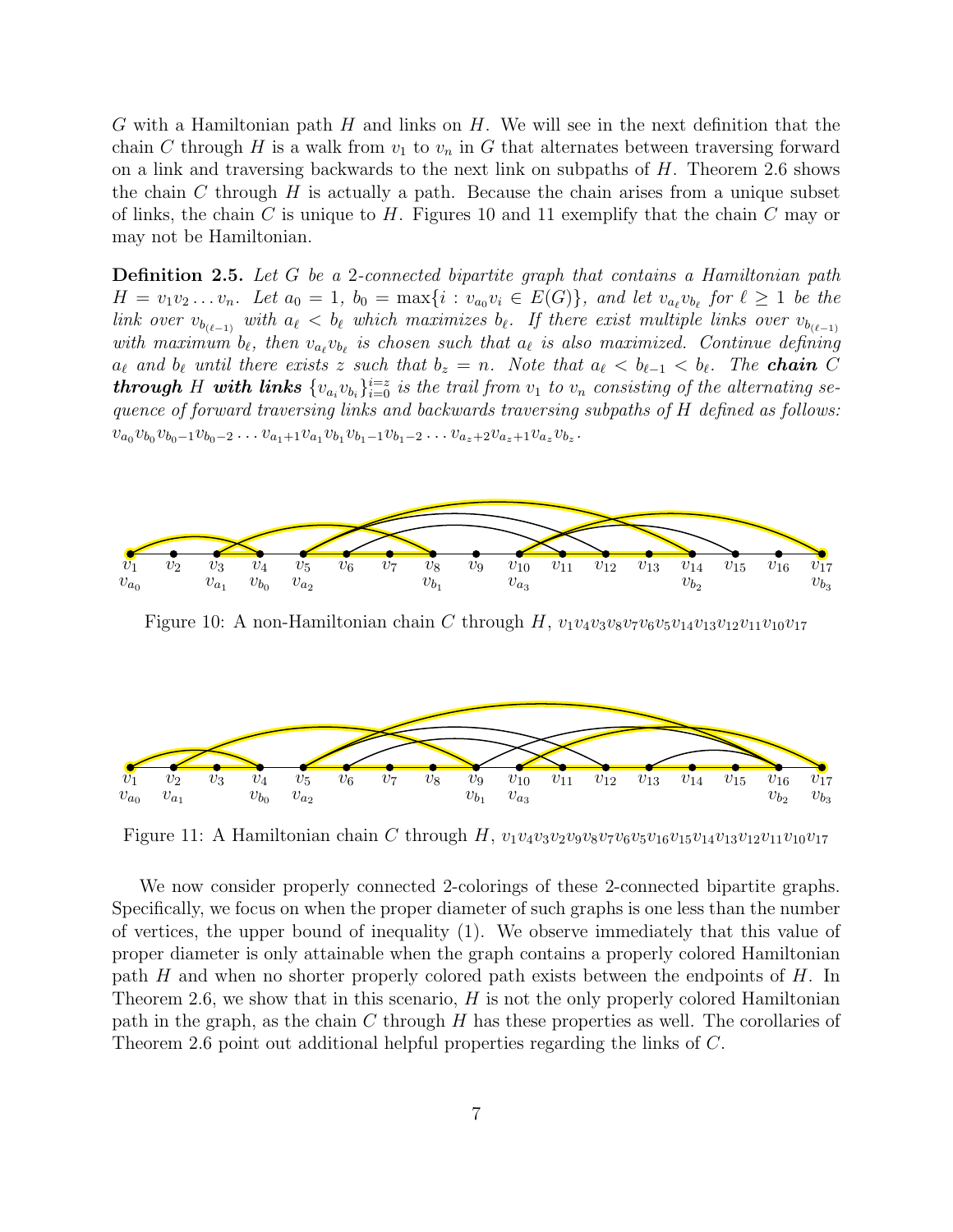**Theorem 2.6.** Let G be a 2-connected bipartite graph on n vertices with properly connected 2-coloring c. If  $\text{p} \text{diam}_2(G, c) = n - 1$ , i.e. the proper diameter of G is given by the length of a properly colored Hamiltonian path  $H = v_1v_2 \ldots v_n$ , then the chain C through H with links  $\{v_{a_i}v_{b_i}\}_{i=0}^{i=z}$  is a second properly colored Hamiltonian path from  $v_1$  to  $v_n$ .

*Proof.* There are two things we must prove. We must show that  $C$  is both a path and that C is properly colored.

Let us begin by proving C is a path from  $v_1$  to  $v_n$ . Recall that C is an alternating sequence of forward traversing links and backwards traversing subpaths of H. The only way  $C$  is not a path is if it is incident to the same vertex multiple times, but no edges are duplicated since  $C$  is defined as a trail. The only way for a vertex to be reached twice is if the compound inequality  $a_i < b_{i-1} < a_{i+1} < b_i$  does not hold. By Lemma 2.4 and Definition 2.5, the first and last inequalities must hold, so the only one remaining is  $b_{i-1} < a_{i+1}$ . By way of contradiction, assume there exists a well defined chain C such that  $b_{i-1} = a_{i+1}$  for at least one *i* where  $1 \leq i \leq z-1$ . Then  $c(v_{b_{i-1}-1}v_{b_{i-1}}) \neq c(v_{a_{i+1}}v_{a_{i+1}+1})$ , by Theorem 2.2. Moreover,  $c(v_{a_{i+1}}v_{a_{i+1}+1}) = c(v_{a_{i-1}}v_{b_{i-1}})$  and  $c(v_{b_{i-1}-1}v_{b_{i-1}}) = c(v_{a_{i+1}}v_{b_{i+1}})$ , meaning  $c(v_{a_{i-1}}v_{b_{i-1}}) \neq c(v_{a_{i+1}}v_{b_{i+1}})$ . Then define  $C^*$  to be the trail that uses C except all sections of C between and including  $v_{a_{i-1}}$  and  $v_{b_{i+1}}$  for all  $1 \leq i \leq z-1$  where  $b_{i-1} = a_{i+1}$  are replaced by  $v_{a_{i-1}}v_{b_{i-1}}v_{b_{i+1}}$  and then continuing along C. This gives that  $C^*$  from  $v_1$  to  $v_n$  is a path since  $C^*$  omits the cycles in C, meaning no vertex is repeated. Theorem 2.2 gives that  $C^*$ is properly colored. Therefore, since  $C^*$  is a properly colored path that omits  $v_{b_{i-1}-1}$  for the first i where  $b_{i-1} = a_{i+1}$ , this contradicts that G has proper diameter  $n-1$ . Thus, the compound inequality  $a_i < b_{i-1} < a_{i+1} < b_i$  must hold and C is a path.

It only remains to show that  $C$  is properly colored. By way of contradiction, suppose the chain C through  $H$  is not properly colored. Recall that by definition,  $C$  is an alternating sequence of forward traversing links and backwards traversing subpaths of  $H$ . Since  $H$  is properly colored, for C to not be a properly colored path, there must exist a link  $v_{a_\ell}v_{b_\ell}$  in C for which at least one of the equalities  $c(v_{a_\ell}v_{b_\ell}) = c(v_{a_\ell}v_{a_\ell+1})$  and  $c(v_{a_\ell}v_{b_\ell}) = c(v_{b_\ell-1}v_{b_\ell})$ holds. Since G is bipartite,  $c(v_{a_\ell}v_{a_\ell+1}) = c(v_{b_\ell-1}v_{b_\ell})$ . Hence, for C to not be properly colored, there must exist a link  $v_{a_\ell}v_{b_\ell}$  in C where  $c(v_{a_\ell}v_{b_\ell}) = c(v_{a_\ell}v_{a_\ell+1}) = c(v_{b_\ell-1}v_{b_\ell})$ . This contradicts the coloring for  $v_{a_\ell}v_{b_\ell}$  required by Theorem 2.2.

Corollary 2.7. Consider a 2-connected bipartite graph G on n vertices with a properly connected 2-coloring c and a Hamiltonian path  $H = v_1v_2 \ldots v_n$  that is a shortest properly colored path between  $v_1$  and  $v_n$ . The chain C through H with links  $\{v_{a_i}v_{b_i}\}_{i=0}^{i=z}$  has the following properties:  $a_1 = a_0 + 1, b_z = b_{z-1} + 1$ , and  $a_\ell = b_{\ell-2} + 1$  when  $2 \leq \ell \leq z$ .

 $\Box$ 

*Proof.* By Theorem 2.6, C is Hamiltonian. If  $a_1 \neq a_0 + 1$  or  $b_z \neq b_{z-1} + 1$ , then  $v_{a_0+1}$  or  $v_{b_{(z-1)}+1}$ , respectively, is not on C, thus contradicting that C is Hamiltonian. Similarly, for any  $\ell$  where  $2 \leq \ell \leq z$ , if it is the case that  $a_{\ell} \neq b_{\ell-2} + 1$ , then the vertices between  $a_{\ell}$  and  $b_{\ell-2} + 1$  in H are not visited by C, again a contradiction.  $\Box$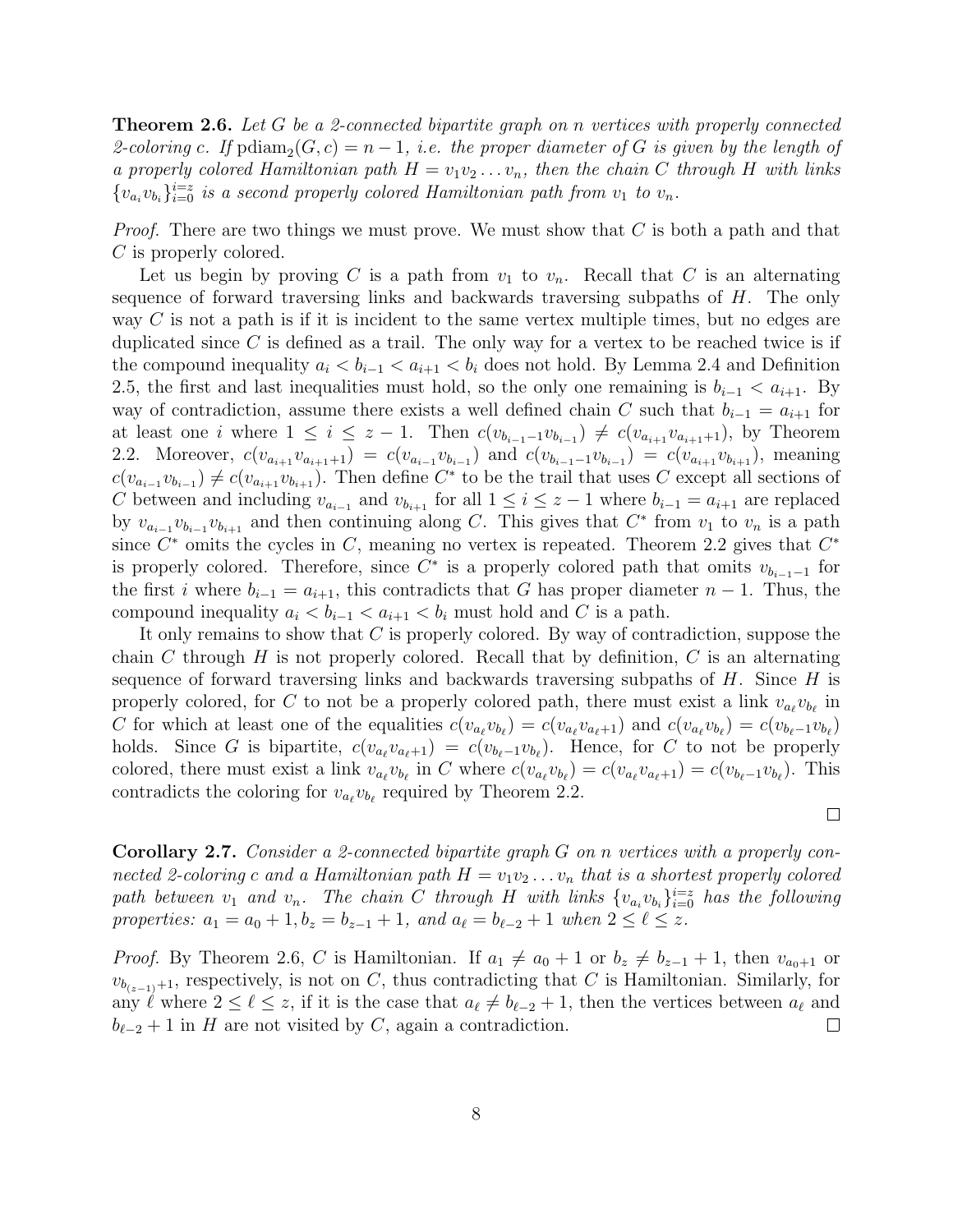

Figure 12: Hamiltonian C through H where  $a_1 = a_0 + 1$ ,  $b_z = b_{z-1} + 1$ , and  $a_\ell = b_{\ell-2} + 1$ 

Having considered many of the universal features of 2-colored bipartite graphs with proper diameter equal to one less than the number of vertices, we now introduce a new graph family to classify such graphs. We begin by giving several definitions to describe the structure of this new family, which we call tau graphs and denote by  $\mathcal{T}_n$ . We then prove Theorem 2.11, the main result of the section, in which we show a 2-connected bipartite graph G can be 2-colored to attain a proper diameter of  $n-1$  if and only if G is a tau graph.

**Definition 2.8.** Given an even cycle  $u_1u_2 \ldots u_{2m}u_1$ , a **band** on the cycle is defined as a newly inserted path of any length between vertices  $u_i$  and  $u_j$  where  $i < j$  and  $i + j = 2m + 2$ . Label a band from  $u_i$  to  $u_j$  as  $B_i$  and its vertices  $b_{i_1}, b_{i_2}, \ldots, b_{i_\ell}$  where  $b_{i_1} = u_i$  and  $b_{i_\ell} = u_j$ .



Figure 13: Cycle  $C_8$  with bands  $B_2$  and  $B_4$ 

**Definition 2.9.** Consider an even cycle  $u_1u_2 \ldots u_{2m}u_1$ . A **tau skeleton**, denoted  $T_n^*$ , is a bipartite graph on n vertices that results from adding a single band between each pair of vertices  $u_i, u_j$  where  $i < j$  and  $i + j = 2m + 2$ , so that all bands have an odd number of vertices. We refer to  $u_1$  and  $u_{m+1}$ , the two vertices not part of a band, as the **ears**. The collection of all  $T_n^*$  for a specific n will be denoted  $\mathcal{T}_n^*$ .

Figures 14 and 15 show examples of tau skeletons, the most basic type of tau graphs.





Figure 14: Tau skeleton on 13 vertices

Figure 15: Tau skeleton on 16 vertices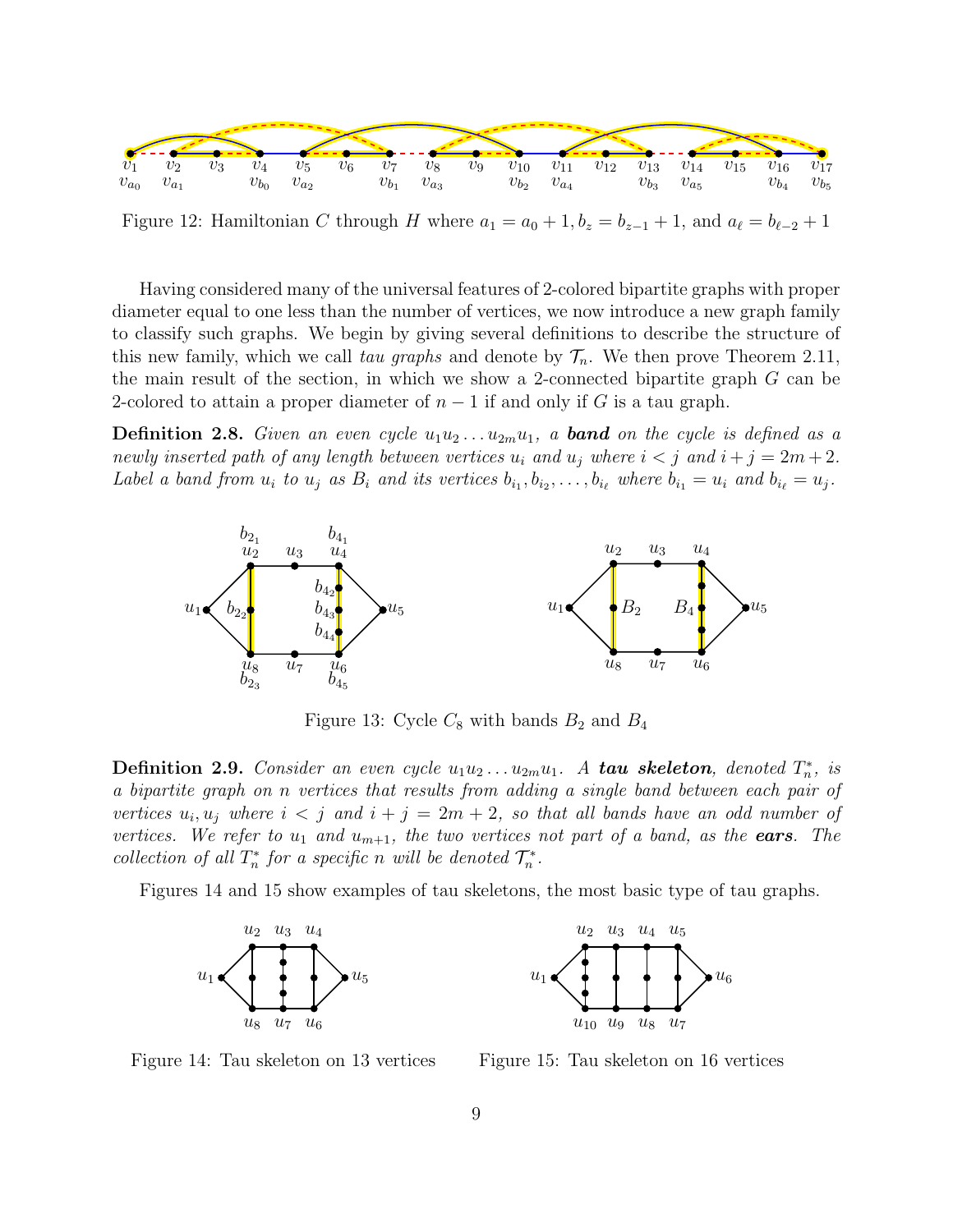**Definition 2.10.** Let  $T_n^* \in \mathcal{T}_n^*$  be a tau skeleton on n vertices with vertex labeling given by Definitions 2.8 and 2.9. A tau graph denoted by  $T_n$  is constructed by adding any number of extra edges of the form  $b_{i_x}b_{i_y}$  where  $1 \leq x < y \leq \ell$  to  $T_n^*$ . The collection of all possible tau graphs for a specific natural number n is given by  $\mathcal{T}_n$ . Note that  $\mathcal{T}_n^* \subset \mathcal{T}_n$ .



Figure 16: Tau graphs on 13 vertices

**Theorem 2.11.** Let G be a 2-connected bipartite graph on n vertices. Then  $\text{pdiam}_2(G)$  =  $n-1$  if and only if G is a tau graph.

*Proof.* ( $\Leftarrow$ ) Let G be a tau graph on n vertices, labeled as in Definition 2.9. Since pdiam<sub>2</sub>(G)  $\leq n-1$ , it is only necessary to construct one 2-coloring that achieves this proper diameter value. Define the coloring c by the following. Let  $c(u_1u_2) = c(u_2u_3) = \cdots = c(u_mu_{m+1}) = 1$ . Let  $c(u_{m+1}u_{m+2}) = c(u_{m+2}u_{m+3}) = \cdots = c(u_{2m}u_1) = 2$ . Alternate colors on the edges of each band  $B_i$ , starting with color 2 on  $b_{i_1}b_{i_2}$  and ending with color 1 on  $b_{i_{(\ell-1)}}b_{i_\ell}$ . Color remaining edges of the form  $b_{i_x}b_{i_y}$ ,  $x < y$ , color 1 if x is odd and color 2 if x is even. This coloring yields  $\text{pdiam}_2(G, c) = n - 1$ . The proper diameter is given by  $\text{pdist}_2(u_1, u_{m+1}, c)$ (see Figure 17).



Figure 17: Tau graph on 13 vertices

(⇒) Suppose there exists a coloring c such that  $\text{pdiam}_2(G, c) = n - 1$ . Then there exists a properly colored Hamiltonian path  $H = v_1v_2 \ldots v_n$  in G where H is a shortest such path from  $v_1$  to  $v_n$ . By Theorem 2.6, the chain C through H with links  $\{v_{a_i}v_{b_i}\}_{i=0}^{i=z}$  is a second properly colored Hamiltonian path from  $v_1$  to  $v_n$ .

Let G' be the spanning subgraph  $H \cup C$  of G. We now construct a tau skeleton that is isomorphic to G'. Let  $T_n^* \in \mathcal{T}_n^*$  be the tau skeleton consisting of an even cycle  $u_1u_2 \ldots u_{2m}u_1$ with  $m-1$  bands where  $m = z+1$ . For  $1 \le j \le m-1$ , the number of interior vertices on band  $B_{j+1}$  corresponds to the number of interior vertices on the subpath  $H_{a_j} = v_{a_j}v_{a_j+1} \ldots v_{b(j-1)}$ of H. Since G is bipartite,  $G'$  must be as well, so all bands have an odd number of vertices,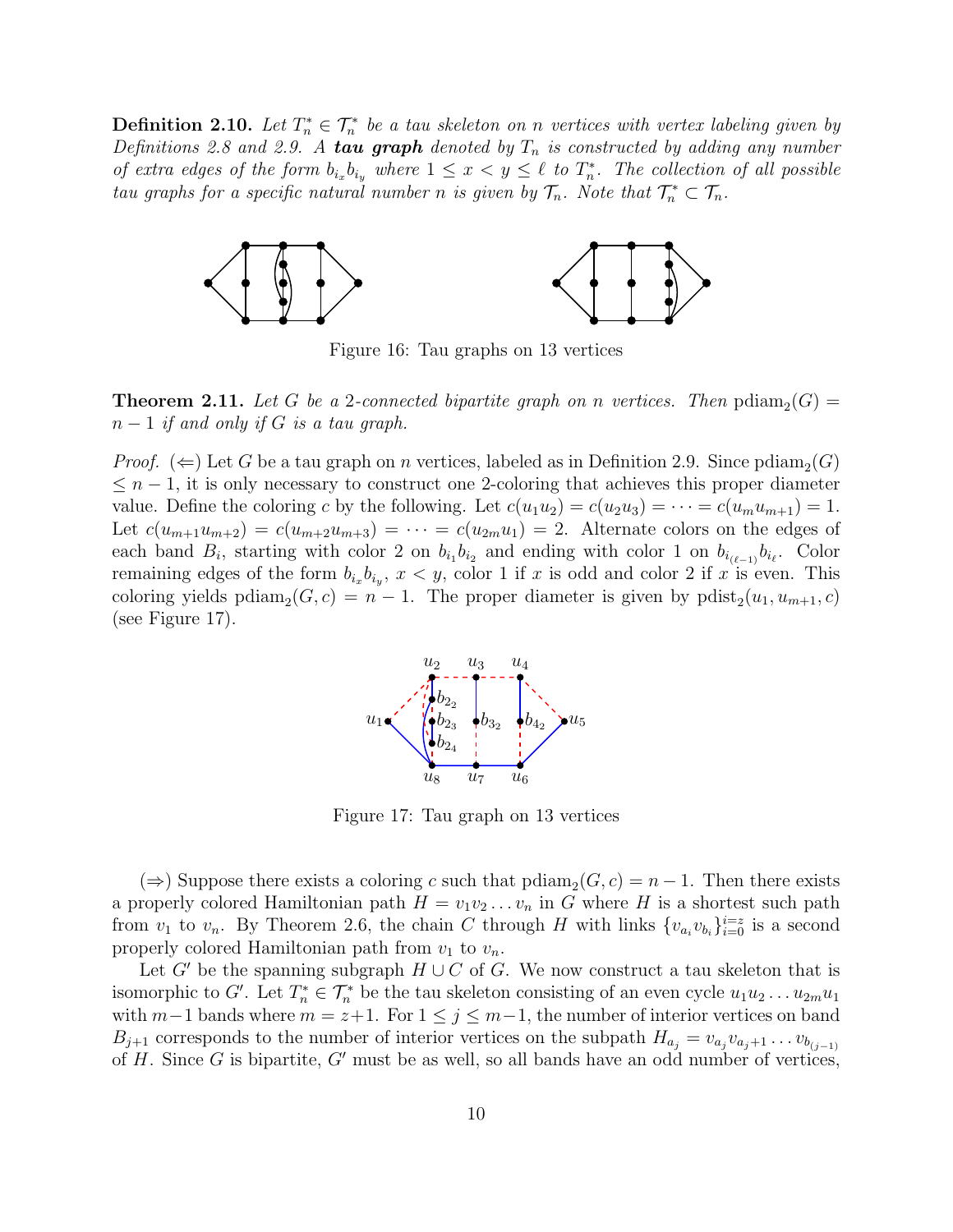thus satisfying the definition of a tau skeleton. The isomorphism  $\phi: V(G') \to V(T_n^*)$  is given as follows. Let  $\phi(v_{a_0}) = u_1$  and  $\phi(v_{b_0}) = u_{2m}$ . If i is odd for  $1 \leq i \leq z$ , then  $\phi(v_{a_i}) = u_{i+1}$ and  $\phi(v_{b_i}) = u_{i+2}$ . If i is even for  $1 \leq i \leq z$ , then  $\phi(v_{a_i}) = u_{2m-i+1}$  and  $\phi(v_{b_i}) = u_{2m-i}$  (see Figure 18).



Figure 18: Illustration of the isomorphism with H and  $\phi(H)$  highlighted

While the mapping  $\phi$  shows that the tau skeleton  $T_n^*$  and  $G' = H \cup C$  are isomorphic, it remains to show that the original graph G is also isomorphic to some tau graph,  $T_n$ . Since  $G'$  is a spanning subgraph of  $G$ , both  $G$  and  $G'$  have the same vertex set but  $G$  potentially has more edges. Any edge  $v_i v_j \in E(G) - E(G')$  corresponds to an edge  $\phi(v_i)\phi(v_j) \notin E(T_n^*)$ . We must show that any such edge  $v_i v_j$  maps to an edge  $\phi(v_i) \phi(v_j)$  that when added to  $T_n^*$ yields a tau graph. To show this, we partition all possible edges in  $E(G) - E(G')$ .

- (a) Additional edges from  $v_1$ . These correspond to additional edges from  $u_1$  in  $T_n$ .
- (b) Additional edges from  $v_n$ . These correspond to additional edges from  $u_{m+1}$  in  $T_n$ .
- (c) Edges between vertices of non-consecutive subpaths, that is, edges between  $H_{a_i}$  and  $H_{a_{(i+j)}}$  where  $j \geq 2$ . These edges correspond to edges between vertices of non-consecutive bands in  $T_n$ .
- (d) Edges between interior vertices of consecutive subpaths  $H_{a_i}$  and  $H_{a_{(i+1)}}$ , which correspond to edges between interior vertices of consecutive bands in  $T_n$ .
- (e) Edges between endpoints of consecutive subpaths  $H_{a_i}$  and  $H_{a_{i+1}}$ , that is, between  $a_i$  and  $a_{i+1}$  or between  $b_i$  and  $b_{i+1}$ . (Note the edges  $a_i b_i$  and  $a_{i+1} b_{i+1}$  are in the chain C and so are already in  $G'$  and thus are excluded from this case.)
- (f) Edges between vertices in the same subpath  $H_{a_i}$ . These correspond to edges between vertices on the same band.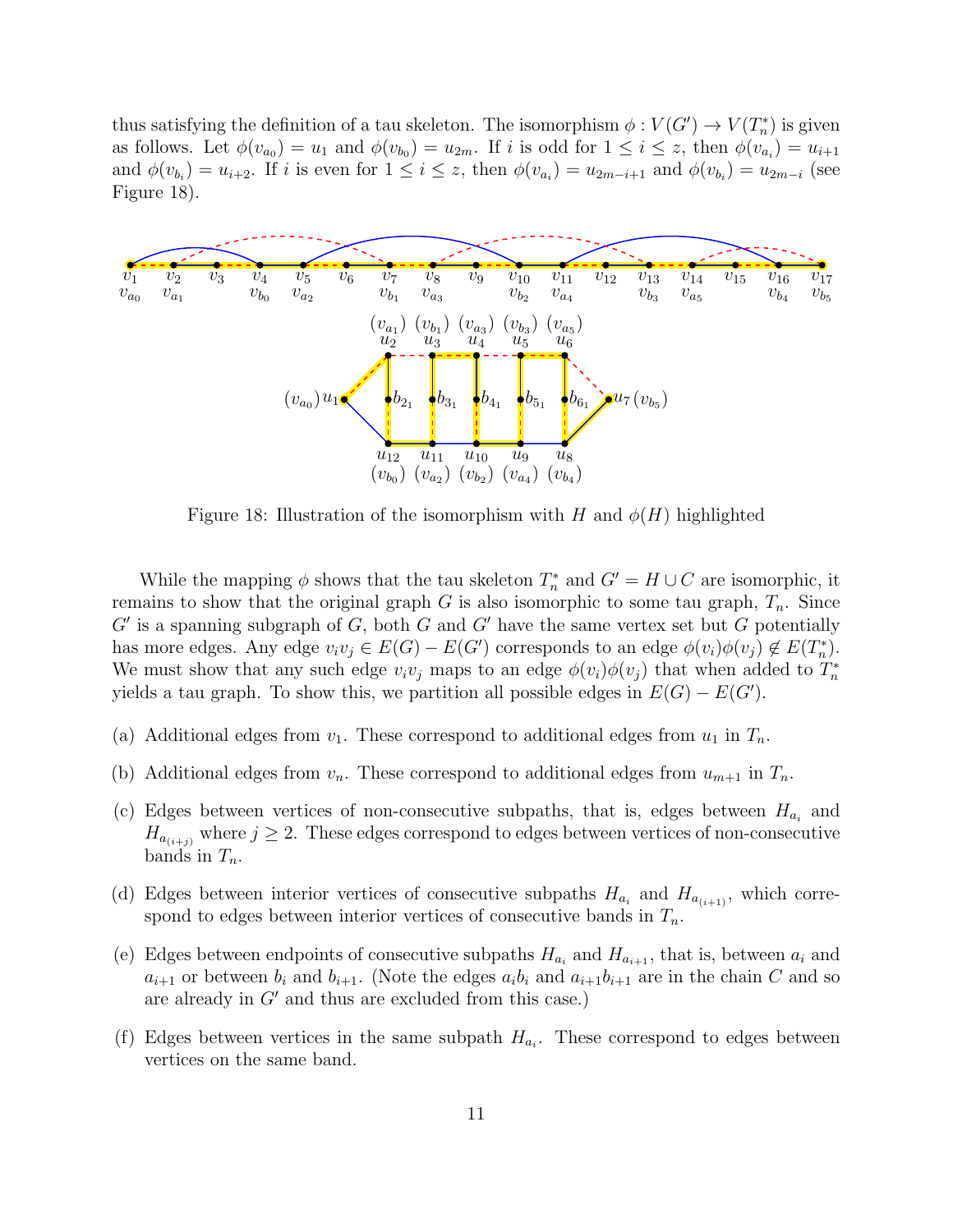The edges described in case (f) are allowed by the definition of a tau graph and so when added to a tau graph yield another tau graph.

We now show that any edges described in (a)-(e) violate the hypothesis that  $\text{pdiam}_2(G, c)$  $=n-1$ . Let the edge under consideration in the following cases be denoted  $v_i v_j$ .

Case 1: Here we examine the edges  $v_i v_j$  considered in (a), so suppose  $i = 1$ . If  $j = n$ , then pdist<sub>2</sub> $(v_1, v_n, c) = 1$ . If  $j \neq n$ , then proceed with the following. Let  $s \in \mathbb{N}$  such that  $1 \leq s \leq z$  and s is the largest integer such that  $a_s \leq j$ . If  $c(v_1v_j) = c(v_jv_{j+1})$ , then the proper distance from  $v_1$  to  $v_n$  is given by  $v_1v_jv_{j-1} \ldots v_{a_s+1}v_{a_s}$  and continuing from  $v_{a_s}$  along C. This path omits  $v_{b_0}$  so it has length less than  $n-1$ . If  $c(v_1v_j) = c(v_{j-1}v_j)$ , then the proper distance from  $v_1$  to  $v_n$  is given by  $v_1v_jv_{j+1} \ldots v_n$ . This paths omits  $v_2$  so it has length less than  $n-1$ . Therefore, adding an edge described in (a) yields  $\text{pdist}_2(v_1, v_n, c) < n-1$ , which is a contradiction. Thus, these edges can't be added,  $i \neq 1$ , and  $v_1$  has degree 2 (see Figure 19).



Figure 19: Illustration of contradiction for  $i = 1$ 

Case 2: Here we examine the edges considered in (b). Suppose  $j = n$ . Since  $i \neq 1$ , proceed with the following. If  $c(v_i v_n) = c(v_{i-1}v_i)$ , then the proper distance from  $v_1$  to  $v_n$  is given by traversing chain C until reaching  $v_i$  and then taking the edge  $v_i v_n$ . Since  $i \neq a_z$ , this path omits  $v_{a_z}$  so it has length less than  $n-1$ . If  $c(v_i v_n) = c(v_i v_{i+1})$ , then the proper distance from  $v_1$  to  $v_n$  is given by  $v_1v_2 \ldots v_{i-1}v_iv_n$ . This omits  $v_{i+1}$  so it has length less than  $n-1$ . Therefore  $\text{pdist}_2(v_1, v_n, c) < n-1$ , which is a contradiction, so the edges in (b) can't be added,  $j \neq n$ , and  $v_n$  has degree 2 (see Figure 20).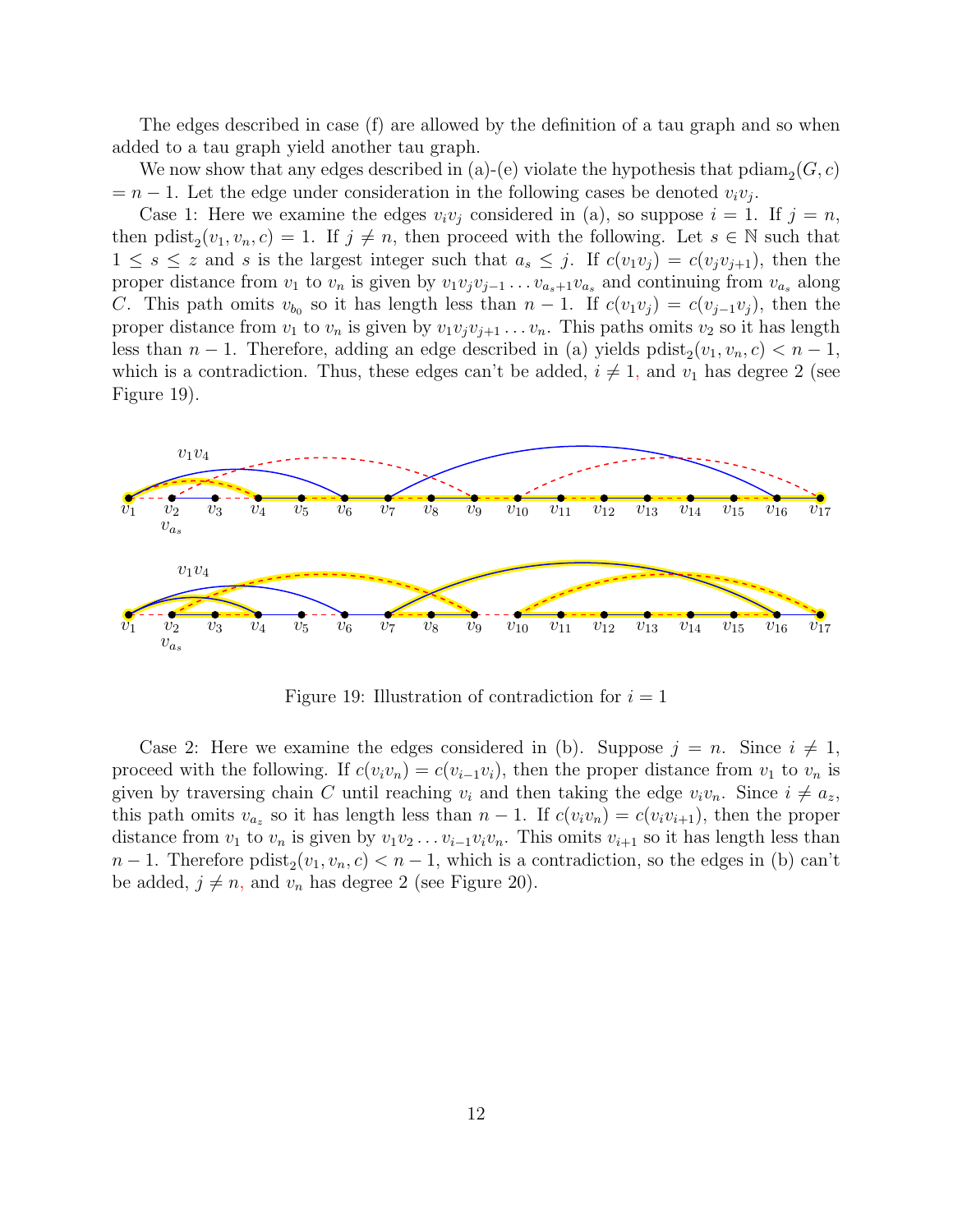

Figure 20: Illustration of contradiction for  $j = n$ 

Case 3: Here we examine the edges considered in (c) and (d). We will consolidate these cases by supposing  $i \neq 1$  and  $j \neq n$ . If  $c(v_i v_j) = c(v_i v_{i+1}) = c(v_{j-1}v_j)$ , then proceed along path H until reaching  $v_i$ , take  $v_i v_j$ , then continue along H until  $v_n$ . This path omits  $v_{i+1}$ . If  $c(v_i v_j) = c(v_{i-1}v_i) = c(v_j v_{j+1})$ , then proceed along C until reaching  $v_i$ , take  $v_i v_j$ , then continue along C until  $v_n$ . This path omits the vertex immediately after  $v_i$  when traversing the chain C (see Figure 21). Therefore,  $\text{pdist}_2(v_1, v_n, c) < n-1$ , which is a contradiction.



Figure 21: Illustration of contradiction for edges between different subpaths

Case 4: Here we examine the edges considered in (e). If  $c(v_i v_j) = c(v_i v_{i+1})$ , the shorter path is given by  $v_1v_2 \ldots v_iv_jv_{j+1} \ldots v_n$  and omits  $v_{i+1}$ . If  $c(v_iv_j) = c(v_{i-1}v_i)$  the shorter path is given by traversing C until reaching  $v_i$ , taking  $v_i v_j$ , then continuing along C until reaching  $v_n$ . This path omits  $v_{j+1}$ . As a result, adding this edge contradicts pdiam<sub>2</sub>( $G, c$ ) = n – 1, so any edge in (e) cannot be added (see Figure 22).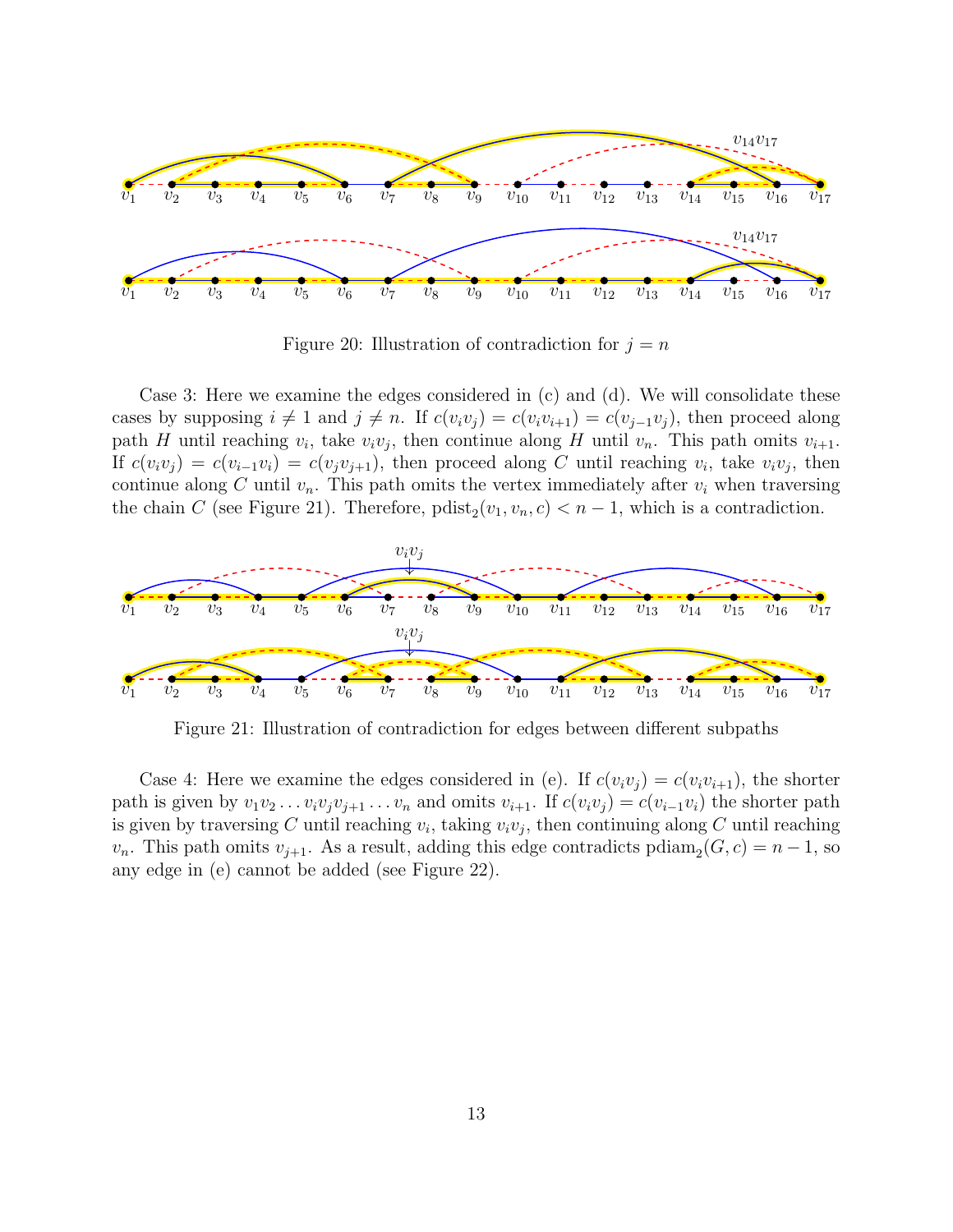

Figure 22: Illustration of forbidden edge between endpoints of consecutive subpaths

Since all  $v_i v_j$  in (a)-(e) lead to contradictions, all edges in  $E(G) - E(G')$  must fit the form described in  $(f)$ . Therefore, G is a tau graph.  $\Box$ 

### 3 Bipartite Families

### 3.1 Ladder Graphs

**Theorem 3.1.** Given the Ladder Graph on  $2n$  vertices,  $L_n$ ,  $n \leq \text{pdiam}_2(L_n, c) \leq 2n - 2$ . These bounds are tight and every intermediate proper diameter value is attainable.

*Proof.* Consider the Ladder Graph on 2n vertices,  $L_n$ . A proper diameter less than n is unattainable since  $\text{diam}(L_n) = n \leq \text{pdim}_2(L_n, c)$ . By Theorem 2.11, Tau Graphs are the only 2-connected bipartite graphs that may have a proper diameter given by a Hamiltonian path. While ladder graphs are 2-connected and bipartite, every vertex of degree 2 in a ladder graph is adjacent to another vertex of degree 2. This is not true of the ears of Tau Graphs, so no Ladder Graph is isomorphic to a Tau Graph. Thus,  $\text{p} \text{diam}_2(L_n, c) < 2n - 1$ . We've now proven the bounds on  $\text{pdiam}_2(L_n, c)$ .



Figure 23:  $L_6$  and a  $\mathcal{T}_{12}$  with the degree 2 vertices highlighted to depict no isomorphism

We now work to show that all intermediate values can be attained. Let the vertices in the top path of  $L_n$  be denoted  $t_1, t_2, \ldots, t_n$  and let the vertices in the bottom path be labeled  $b_1, b_2, \ldots, b_n$ . We will now define colorings  $c_0, c_1, \ldots, c_{n-2}$  where this gives pdiam<sub>2</sub>( $L_n, c_i$ ) =  $2n-2-i$  for  $0 \leq i \leq n-2$ . We will continue by separating into cases.

Case 1: *n* is odd. Let  $c_0$  be the following coloring on  $L_n$ . Let  $t_1b_1$  be red and the remaining  $t_m b_m$  be blue for  $2 \leq m \leq n$ . Let  $t_m t_{m+1}$  be red for  $1 \leq m \leq n-1$ . Let  $b_1 b_2$  be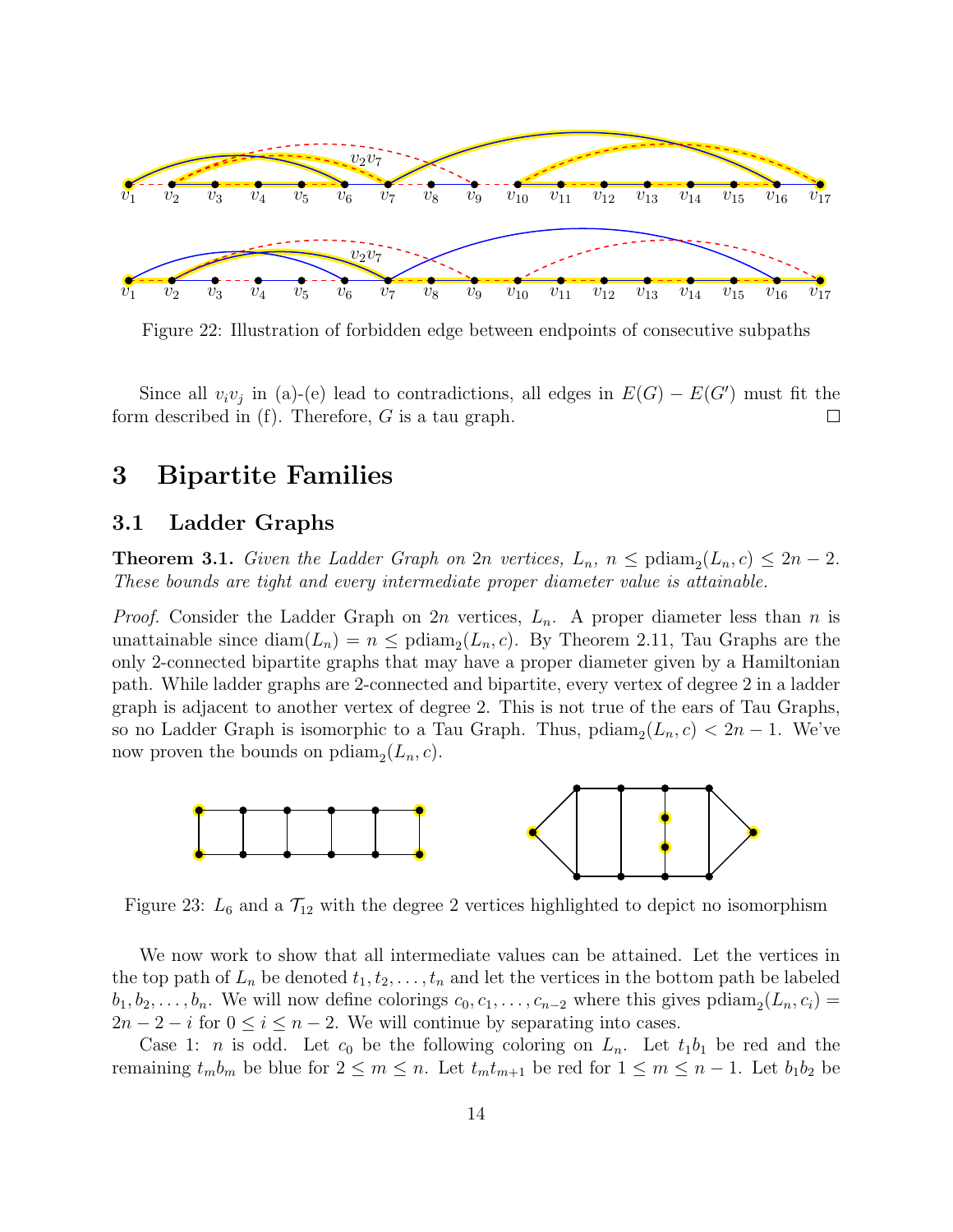blue and the remaining  $b_m b_{m+1}$  be red for  $2 \le m \le n-1$ . This gives  $\text{pdiam}_2(L_n, c_0) = 2n-2$ because pdist<sub>2</sub> $(t_1, t_n, c_0) = 2n - 2$  is the longest proper distance within  $L_n$  (See Figure 24). Let  $c_1$  be exactly the same as  $c_0$  except  $t_{n-1}t_n$  becomes blue. This gives  $\text{p}diam_2(L_n, c_1) =$  $2n-2-1=2n-3$  because  $\text{pdist}_2(t_1, b_n, c_1) = 2n-3$  is the longest proper distance within  $L_n$  (See Figure 25).



Figure 24:  $\text{pdiam}_2(L_7, c_0) = 2n - 2 = 12$ 

Figure 25:  $\text{p} \text{diam}_2(L_7, c_1) = 2n - 3 = 11$ 

Let  $c_2$  be exactly the same as  $c_1$  except  $b_{n-2}b_{n-1}$  becomes blue. This gives pdiam<sub>2</sub>( $L_n, c_2$ )  $= 2n - 2 - 2 = 2n - 4$  because  $\text{pdist}_2(t_1, t_n, c_2) = 2n - 4$  is the longest proper distance within  $L_n$ . In general, for  $3 \leq i \leq n-2$ ,  $c_i$  will be the following. If i is odd, then  $c_i$  will be the same as  $c_{i-1}$  except  $t_{n-i}t_{n-i+1}$  becomes blue. This gives  $\text{p}diam_2(L_n, c_i) = 2n - 2 - i$ because politorial  $L_n$ ,  $c_i$ ) = 2n - 2 - i is the longest proper distance within  $L_n$  (See Figure 27). If i is even, then  $c_i$  will be the same as  $c_{i-1}$  except  $b_{n-i}b_{n-i+1}$  becomes blue. This gives  $\text{p} \text{diam}_2(L_n, c_i) = 2n - 2 - i \text{ because } \text{p} \text{dist}_2(t_1, t_n, c_i) = 2n - 2 - i \text{ is the longest proper distance}$ within  $L_n$  (See Figure 26).



Figure 26:  $\text{p} \text{diam}_2(L_7, c_4) = 2n - 6 = 8$ 

Figure 27:  $\text{pdiam}_2(L_7, c_5) = 2n - 7 = 7$ 

Case 2: *n* is even. Let  $c_0$  be the following coloring on  $L_n$ . Let  $t_1b_1$  be red and the remaining  $t_m b_m$  be blue for  $2 \leq m \leq n$ . Let  $t_m t_{m+1}$  be red for  $1 \leq m \leq n-1$ . Let  $b_1 b_2$  be blue and the remaining  $b_m b_{m+1}$  be red for  $2 \le m \le n-1$ . This gives  $\text{pdiam}_2(L_n, c_0) = 2n-2$ because pdist<sub>2</sub> $(t_1, b_n, c_0) = 2n - 2$  is the longest proper distance within  $L_n$  (See Figure 28). Let  $c_1$  be exactly the same as  $c_0$  except  $b_{n-1}b_n$  becomes blue. This gives pdiam<sub>2</sub>( $L_n, c_1$ ) =  $2n-2-1=2n-3$  because  $\text{pdist}_2(t_1, t_n, c_1) = 2n-3$  is the longest proper distance within  $L_n$  (See Figure 29).



Figure 28:  $\text{pdiam}_2(L_6, c_0) = 2n - 2 = 10$ 



Figure 29:  $\text{p} \text{diam}_2(L_6, c_1) = 2n - 3 = 9$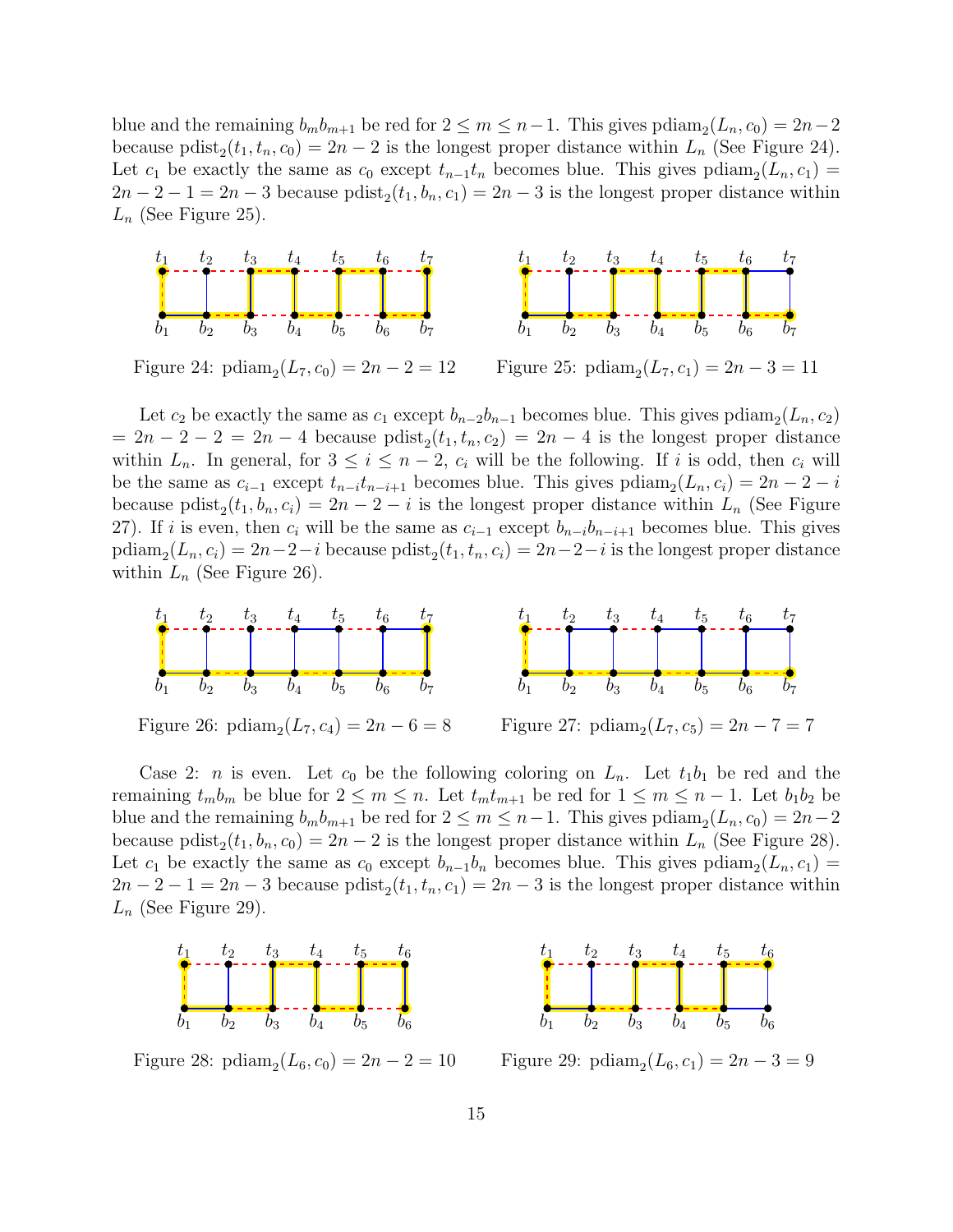Let  $c_2$  be exactly the same as  $c_1$  except  $t_{n-2}t_{n-1}$  becomes blue. This gives pdiam<sub>2</sub>( $L_n, c_2$ )  $= 2n - 2 - 2 = 2n - 4$  because  $\text{pdist}_2(t_1, b_n, c_2) = 2n - 4$  is the longest proper distance within  $L_n$ . For  $3 \leq i \leq n-2$ ,  $c_i$  will be the following. If i is odd, then  $c_i$  will be the same as  $c_{i-1}$  except  $b_{n-i}b_{n-i+1}$  becomes blue. This gives  $\text{p}diam_2(L_n, c_i) = 2n - 2 - i$  because pdist<sub>2</sub> $(t_1, t_n, c_i) = 2n - 2 - i$  is the longest proper distance within  $L_n$  (See Figure 30). If i is even, then  $c_i$  will be the same as  $c_{i-1}$  except  $t_{n-i}t_{n-i+1}$  becomes blue. This gives  $\text{p} \text{diam}_2(L_n, c_i) = 2n - 2 - i \text{ because } \text{p} \text{dist}_2(t_1, b_n, c_i) = 2n - 2 - i \text{ is the longest proper }$ distance within  $L_n$  (See Figure 31).





Figure 30:  $\text{p} \text{diam}_2(L_6, c_3) = 2n - 5 = 7$ 

Figure 31:  $\text{p} \text{diam}_2(L_6, c_4) = 2n - 6 = 6$ 

 $\Box$ 

### 3.2 Grids

**Lemma 3.2.** Let G be a bipartite graph, and let  $w_0$  be a degree two vertex with two distinct paths of length 2 to vertex  $w_3$ . If  $w_3$  has degree greater than 2, then  $w_0$  is not isomorphic to the ear of some Tau Graph  $T_n$ .

*Proof.* Let  $Q_1 = w_0w_1w_3$  and  $Q_2 = w_0w_2w_3$  be the two paths from  $w_0$  to  $w_3$  in G. Assume by way of contradiction that there exists a Tau Graph  $T_n$  such that  $w_0$  is isomorphic to an ear in T with isomorphism  $\phi: G \to T$ . Use the vertex labeling on T that is outlined in Definition 2.9. Without loss of generality, let  $\phi(w_0) = u_1, \phi(w_1) = u_2$ , and  $\phi(w_2) = u_{2m}$ . Since  $w_1$  and  $w_2$  have two distinct paths of length two between them, the corresponding band  $B_2$  in T must be length two. Note that  $w_3$  is adjacent to both  $w_1$  and  $w_2$  in  $G$ , so  $\phi(w_3) = b_{2_2}$ . This is a contradiction since  $w_3$  has degree greater than 2, but  $b_{2_2}$  must have degree two, since  $B_2$  is of length 2. Therefore,  $w_0$  is not isomorphic to an ear of  $T_n$ .  $\Box$ 

Consequently, a corner vertex of a grid cannot be mapped to an ear of a Tau graph.



Figure 32: Illustration of the Isomorphism Contradiction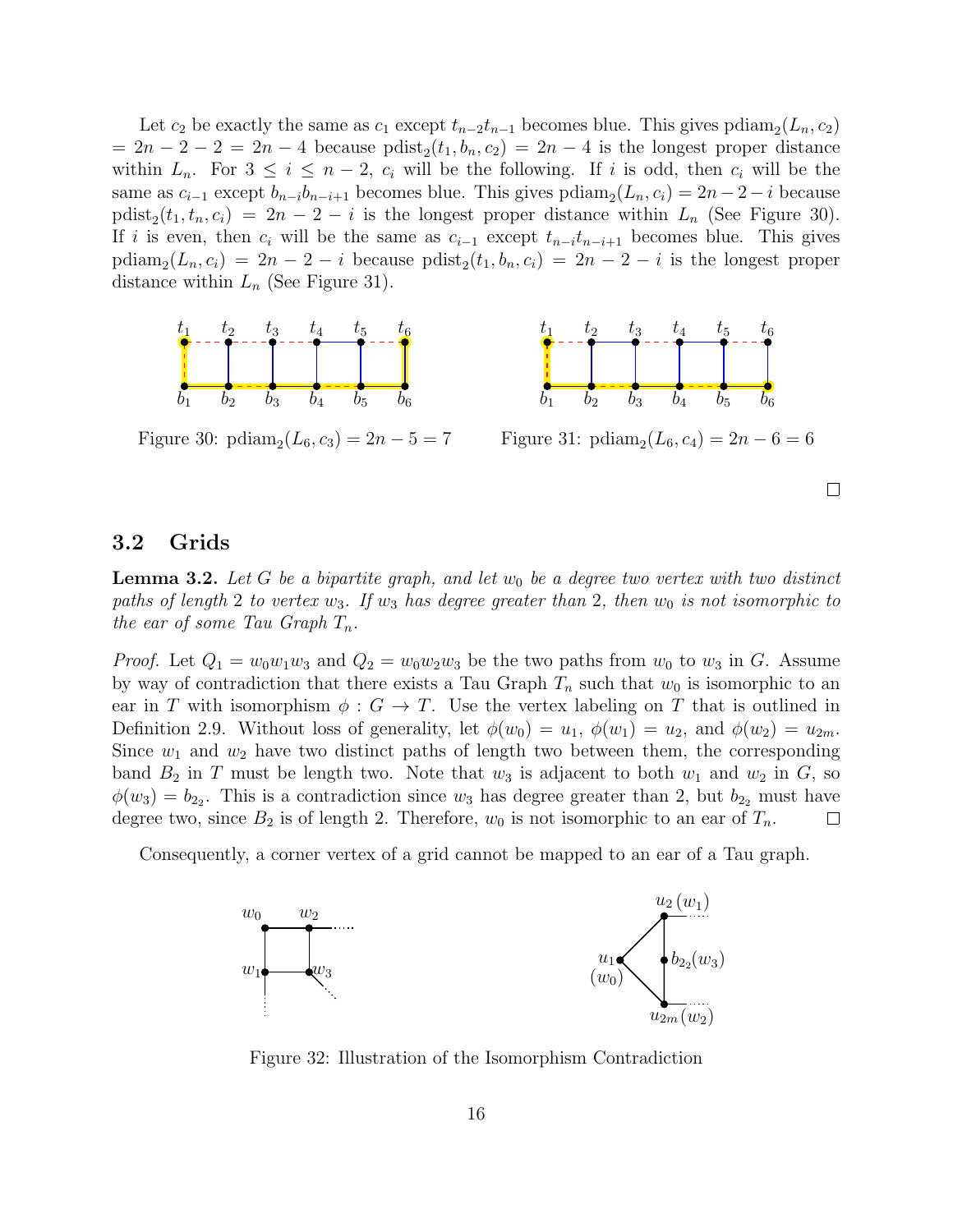#### **Theorem 3.3.** Let  $G_{m,n}$  be a grid. A proper diameter of  $nm-1$  is not attainable.

*Proof.* By Theorem 2.11, since  $G_{m,n}$  is 2-connected and bipartite, political  $(G_{m,n}) = nm - 1$ is only attainable if  $G_{m,n}$  is isomorphic to a Tau Graph  $T_{nm}$ . We now show that  $G_{m,n}$  is not isomorphic to  $T_{nm}$ .

Assume by way of contradiction that  $G_{m,n}$  is isomorphic to  $T_{nm}$  with isomorphism  $\phi$ :  $G_{m,n} \to T_{nm}$ . Use the vertex labeling on  $T_{nm}$  that is outlined in Definition 2.9. Note that there are four vertices in  $G_{m,n}$  with degree two. By Lemma 3.2, none of these vertices can be mapped by  $\phi$  to an ear. Therefore, no vertex in  $G_{m,n}$  can be mapped to an ear in  $T_{nm}$ , so  $G_{m,n}$  is not isomorphic to  $T_{nm}$  and a proper diameter of  $nm-1$  is not attainable.  $\Box$ 

**Theorem 3.4.** For some grid  $G_{m,n}$ ,  $p \text{diam}_2(G_{m,n}) = nm - 2$  if and only if at least one of m and n is even.

*Proof.* ( $\Rightarrow$ ) We seek to prove the contrapositive, which says if m and n are both odd, then a proper diameter of  $nm-2$  is unattainable. Consider  $G_{m,n}$  where m and n are both odd. Suppose there exists a coloring c such that  $\text{p}diam(G_{m,n}, c) = nm - 2$ . Therefore, there exist  $s, t \in V(G_{m,n})$  such that  $\text{pdist}_2(s, t, c) = nm - 2$ . Let P be a properly colored path between s and t of length  $nm-2$ . So there exists vertex z not on P. Consider graph  $G' = G_{m,n} - \{z\}$ . Note that G' has  $nm-1$  vertices and  $\text{p} \text{diam}_2(G') = nm-2$ , so P is Hamiltonian in G'. By Theorem 2.11, if G' is 2-connected, then it is isomorphic to some tau graph,  $T_{nm-1}$ . First, suppose  $G'$  is 2-connected. We have two cases.

Case 1: Suppose  $m = n = 3$ . If z is the degree 4 vertex in  $G_{m,n}$ , then G' is a cycle, which is not isomorphic to a tau graph. Additionally, z cannot be a degree 3 vertex because  $G'$ would not be 2-connected. If z is a degree 2 vertex, then there do not exist two degree 2 vertices where neither is adjacent to another degree  $2$  vertex. Therefore,  $G'$  is not isomorphic to a tau graph, so at least one of n and m is not equal to 3.



Figure 33:  $G_{3,3}$ 

Figure 34: Varying deg(z) and illustrating  $G'$ 

Case 2: Suppose at most one of m and n is equal to 3. Without loss of generality, let  $m \leq n$ . Place the grid on a Cartesian plane such that each edge is of length 1, one corner vertex of the grid is at  $(1, 1)$ , and the grid expands into the first quadrant. Label the vertices  $w_{x,y}$  according to their x and y coordinates. Note that by Lemma 3.2, no corner vertex of a grid can be mapped to an ear in a tau graph.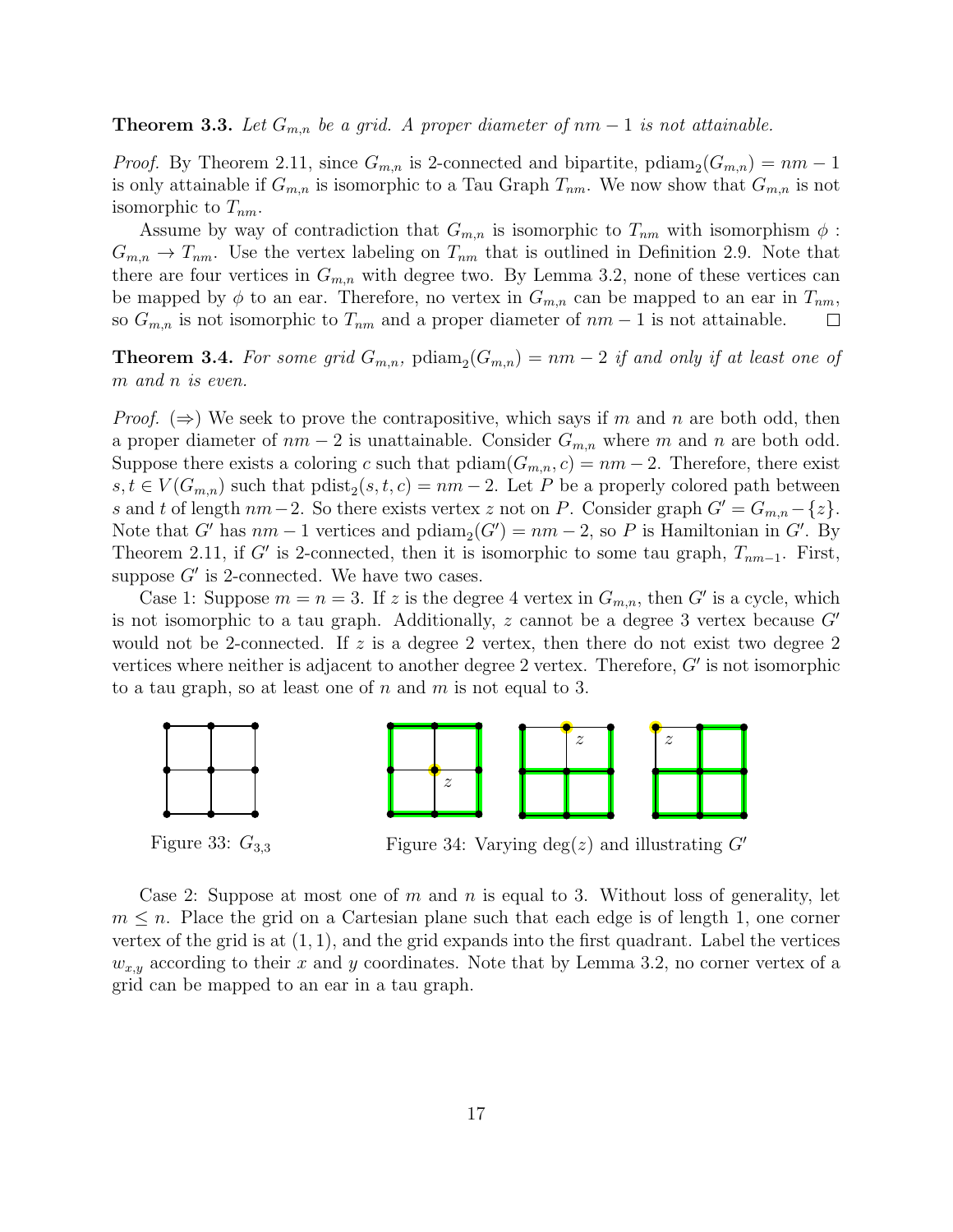

Figure 35: Illustration of  $G_{m,n}$  in the Cartesian Plane

Case 2.1: Suppose z is a corner vertex. Without loss of generality, assume  $z = w_{1,1}$ . Then  $w_{1,2}$  and  $w_{2,1}$  are the only degree 2 vertices in G' that are not in a corner position of  $G_{m,n}$ . By Lemma 3.2,  $w_{1,2}$  and  $w_{2,1}$  are the only vertices in  $G_{m,n}$  that can map to the ears of  $T_{nm-1}$ . This is a contradiction, because there is exactly one path of length 2 between  $w_{1,2}$ and  $w_{2,1}$ , while the ears of a tau graph must have either 0 or 2 paths of length 2 between them. Therefore z cannot be a corner vertex.

Case 2.2: Suppose z is a vertex of degree three. If z is adjacent to a corner vertex, then  $G'$  is not two connected and this contradicts the prior supposition that  $G'$  is two connected. Thus z cannot be adjacent to a corner vertex. Without loss of generality, say  $z = w_{q,1}$  with  $3 \le q \le n-2$ . The proof from Lemma 3.2 still applies to all corners of G', since each corner still has two edge-disjoint paths to a vertex with degree greater than two. Thus, if  $G'$  is isomorphic to some tau graph  $T_{nm-1}$  then the isomorphism maps both of  $w_{q-1,1}$  and  $w_{q+1,1}$ to ears since they are the only two remaining degree two vertices. Since  $3 \leq q \leq n-2$ , this means  $w_{q-2,2}$  is defined and has degree at least three (equal to three if  $q=3$  and four otherwise). Therefore  $w_{q-1,1}w_{q-2,1}w_{q-2,2}$  and  $w_{q-1,1}w_{q-1,2}w_{q-2,2}$  are two edge-disjoint paths of length two in G' from  $w_{q-1,1}$  to  $w_{q-2,2}$ . Since  $w_{q-2,2}$  has degree greater than two, Lemma 3.2 shows  $w_{q-1,1}$  can not be mapped to an ear in  $T_{nm-1}$ , further contradicting that G' is isomorphic to some tau graph  $T_{nm-1}$ . Therefore z is not a vertex of degree three.

Case 2.3: Suppose  $z$  is a vertex of degree 4 with distance 2 from a corner vertex. Without loss of generality, say  $z = w_{2,2}$ . As noted before, the corner vertices  $w_{n,1}$  and  $w_{n,m}$  cannot be mapped to ears in  $T_{nm-1}$ . If  $m = 3$  then  $w_{1,1}, w_{2,1}, w_{1,2}, w_{1,3}$ , and  $w_{2,3}$  are all adjacent to a degree 2 vertex and thus cannot be mapped to ears. If  $m \neq 3$  then  $w_{1,1}, w_{2,1}$ , and  $w_{1,2}$  are all adjacent to a degree 2 vertex and thus cannot be mapped to ears. The corner vertex  $w_{1,m}$ cannot be an ear by Lemma 3.2. Therefore z cannot be a vertex of degree 4 with distance 2 from a corner vertex.

Case 2.4: Suppose  $z$  is an interior vertex of degree 4, with distance greater than 2 from any corner vertex. If  $m > 3$  then the removal of z cannot lower the degree of more than one vertex to 2. Then by Lemma 3.2, there cannot be enough vertices in  $G'$  that correspond to ears in  $T_{nm-1}$ . If  $m = 3$ , then without loss of generality let  $z = w_{q,2}$ ,  $3 \le q \le n-2$ . Then  $w_{q,1}$  and  $w_{q,3}$  have degree 2 and therefore must be mapped to the ears of  $T_{nm-1}$ . This is a contradiction because  $w_{q,1}$  and  $w_{q,3}$  form a cut set, which can never be true of the ears of  $T_{nm-1}$ . Therefore z cannot be an interior vertex of degree 4, with distance more than 2 from any corner vertex.

Thus, z must be adjacent to a corner vertex in  $G_{m,n}$ , so G' is not 2-connected. Note that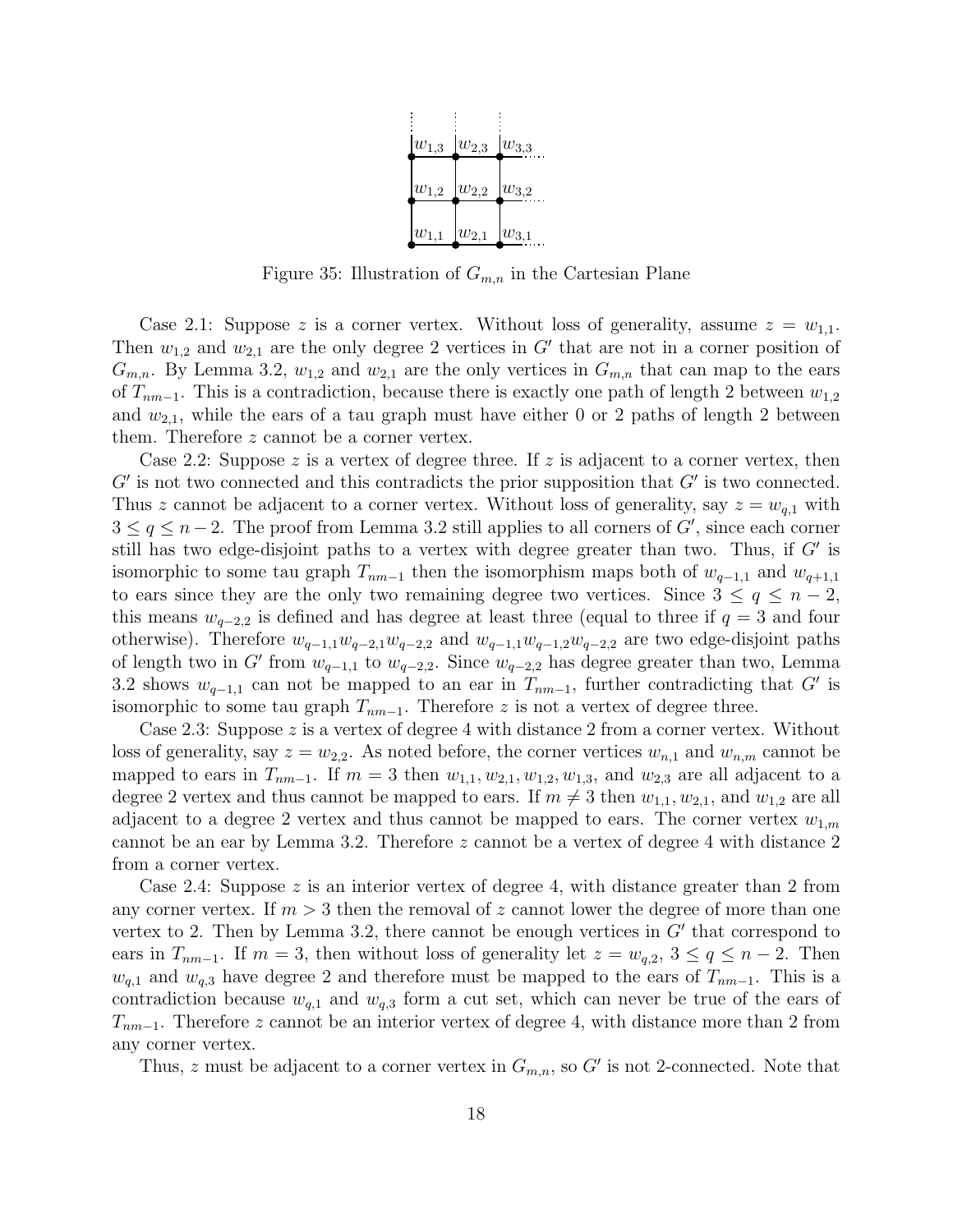$G_{m,n}$  is bipartite and all vertices adjacent to a corner vertex are in the smaller partite set. So the smaller partite set in  $G'$  has two vertices fewer than the larger partite set. So there cannot exist a Hamiltonian path in  $G'$ , which is a contradiction. Therefore,  $\text{p} \text{diam}_2(G_{n,m}) < nm-2$ when  $n$  and  $m$  are both odd.

 $(\Leftarrow)$  Place  $G_{m,n}$  on a Cartesian plane such that each edge is of length 1, one corner vertex of the grid is at  $(1, 1)$ , and the grid expands into the first quadrant. Label the vertices  $w_{x,y}$ according to their x and y coordinates.

Either m or n is even. Without loss of generality, let m be even. Let  $G' = G - \{w_{2,m}\}\.$  We will construct coloring c' such that  $\text{p}diam_2(G', c') = mn - 2$  in the following way. Consider the Hamiltonian path

> $P = w_{1,m}w_{1,m-1}\ldots w_{1,1}w_{2,1}\ldots w_{n,1}w_{n,2}w_{n-1,2}\ldots$  $w_{2,2}w_{2,3}w_{3,3}\ldots w_{n,3}\ldots w_{n,m-1}w_{n,m}w_{n-1,m}\ldots w_{4,m}w_{3,m}.$

The penultimate elipsis in this construction indicates that the path traverses all the vertices in the *i*-th row followed by moving up to the  $(i + 1)$ -th row until reaching the *m*-th row. Let  $c'(w_{1,m}w_{1,m-1}) = 1$  and alternate between colors 1 and 2 for the remaining edges of P. By Theorem 2.2, the colors of  $E(G') - E(P)$  are fixed (See Figure 36).



path in  $G$  with coloring  $c$ 

Let c on G be equal to c' with the addition of  $c(w_{2,m}w_{1,m}) = c(w_{2,m}w_{3,m}) = c(w_{2,m}w_{2,m-1})$ = 2. This gives  $\text{pdim}_2(G_{m,n}, c) = mn-2$  because  $\text{pdist}_2(w_{1,m}w_{3,m}, c) = mn-2$  is the longest proper distance within  $G_{m,n}$  (See Figure 37).

 $\Box$ 

**Theorem 3.5.** Let  $G_{m,n}$  be a grid. If n and m are odd, then  $n+m-2 \leq \text{pdiam}_2(G_{m,n}, c) \leq$  $nm - 3$ . These bounds are tight and every intermediate value is attainable.

*Proof.* By Theorem 3.3 and Theorem 3.4,  $\text{p} \text{diam}_2(G_{m,n}) \leq nm - 3$ . Again, place  $G_{m,n}$  on a Cartesian plane such that each edge is of length 1, one corner vertex of the grid is at  $(1, 1)$ , and the grid expands into the first quadrant. Without loss of generality, let  $m \leq n$  and let the side of length m extend parallel to the y-axis. Label the vertices  $w_{x,y}$  according to their x and y coordinates.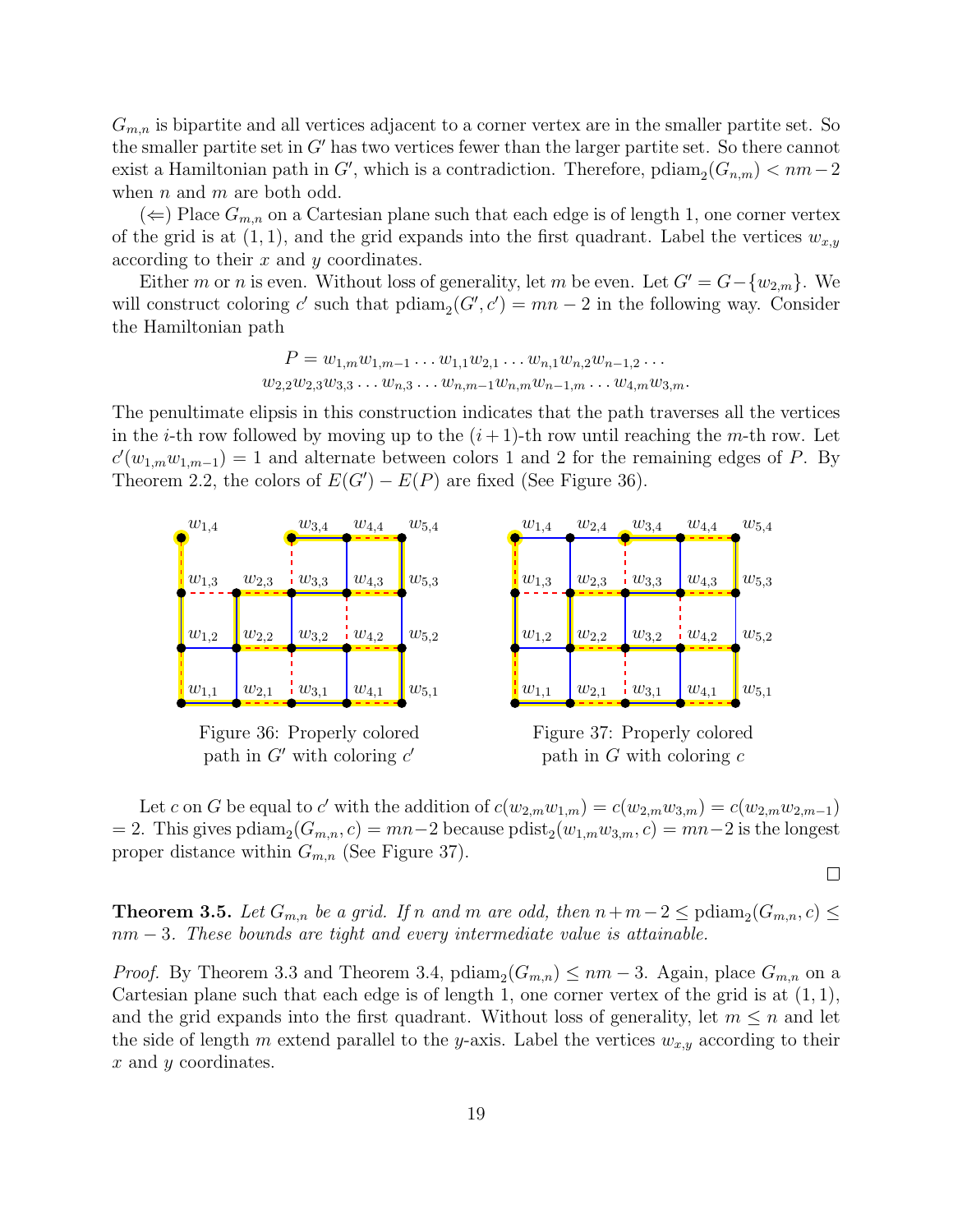To see that the upper bound is tight, define graph  $G' = G - \{w_{2,m}, w_{2,m-1}\}\$  and coloring  $c'$  on  $G'$  in the following way. Consider the Hamiltonian path

$$
P = w_{1,m}w_{1,m-1} \dots w_{1,1}w_{2,1} \dots w_{n,1}w_{n,2}w_{n-1,2} \dots w_{2,2}w_{2,3}w_{3,3} \dots w_{n,3}w_{n,4} \dots w_{2,m-3}w_{2,m-2} \dots
$$
  

$$
w_{n,m-2}w_{n,m-1}w_{n,m}w_{n-1,m}w_{n-1,m-1}w_{n-2,m-1}w_{n-2,m}w_{n-3,m}w_{n-3,m-1}w_{n-4,m-1} \dots w_{3,m-1}w_{3,m}.
$$

Alternate the colors of P with 1 and 2, beginning with  $c'(w_{1,m}w_{1,m-1}) = 1$  and continuing for the remaining edges. With this alternating path,  $G'$  is properly connected. Per Theorem 2.2, for P to be a shortest properly colored Hamiltonian path between its endpoints, there is only one possible coloring of the edges in  $E(G') - E(P)$ . Color these edges as such. (See Figure 38.)



Figure 39: Properly colored path in  $G$  with coloring  $c$ 

Let c on G be equal to c' with the addition of  $c(w_{2,m-1}w_{2,m}) = c(w_{2,m-1}w_{3,m-1})$  $c(w_{2,m-1}w_{2,m-2}) = c(w_{2,m-1}w_{1,m-1}) = 1$  and  $c(w_{2,m}w_{1,m}) = c(w_{2,m}w_{3,m}) = 2$ . This gives  $\text{p} \text{diam}_{2}(G_{m,n}, c) = nm - 3$  because  $\text{p} \text{dist}_{2}(w_{1,m}w_{3,m}, c) = nm - 3$  is the longest proper distance within  $G_{m,n}$  (See Figure 39).

Any intermediate proper diameter value, as well as the lower bound, can be attained with the following algorithm. We will define  $c_a$  such that  $\text{p}diam_2(G_{m,n}, c_a) = a$  for  $n + m - 2 \leq a$  $a < nm - 3$ . Let  $b = a - (n + m - 2)$ . For each a, pdiam<sub>2</sub>( $G_{m,n}, c_a$ ) will be given by  $\text{pdist}_2(w_{1,m}, w_{x_a,y_a})$  where

$$
y_a = \left\lceil \frac{b}{n-1} \right\rceil + 1, \ x_a = \begin{cases} n - [(b-1) \bmod (n-1)] & y_a \text{ even} \\ 2 + [(b-1) \bmod (n-1)] & y_a \text{ odd} \end{cases}
$$

if  $a \le mn - 2n + 1$ , and

path in  $G'$  with coloring  $c'$ 

$$
y_a = \begin{cases} m & \text{if } (nm - 3 - a) \mod (4) = 0, 3 \\ m - 1 & \text{if } (nm - 3 - a) \mod (4) = 1, 2 \end{cases}, x_a = 3 + \left\lfloor \frac{nm - 3 - a}{2} \right\rfloor
$$

if  $a > mn - 2n + 1$ .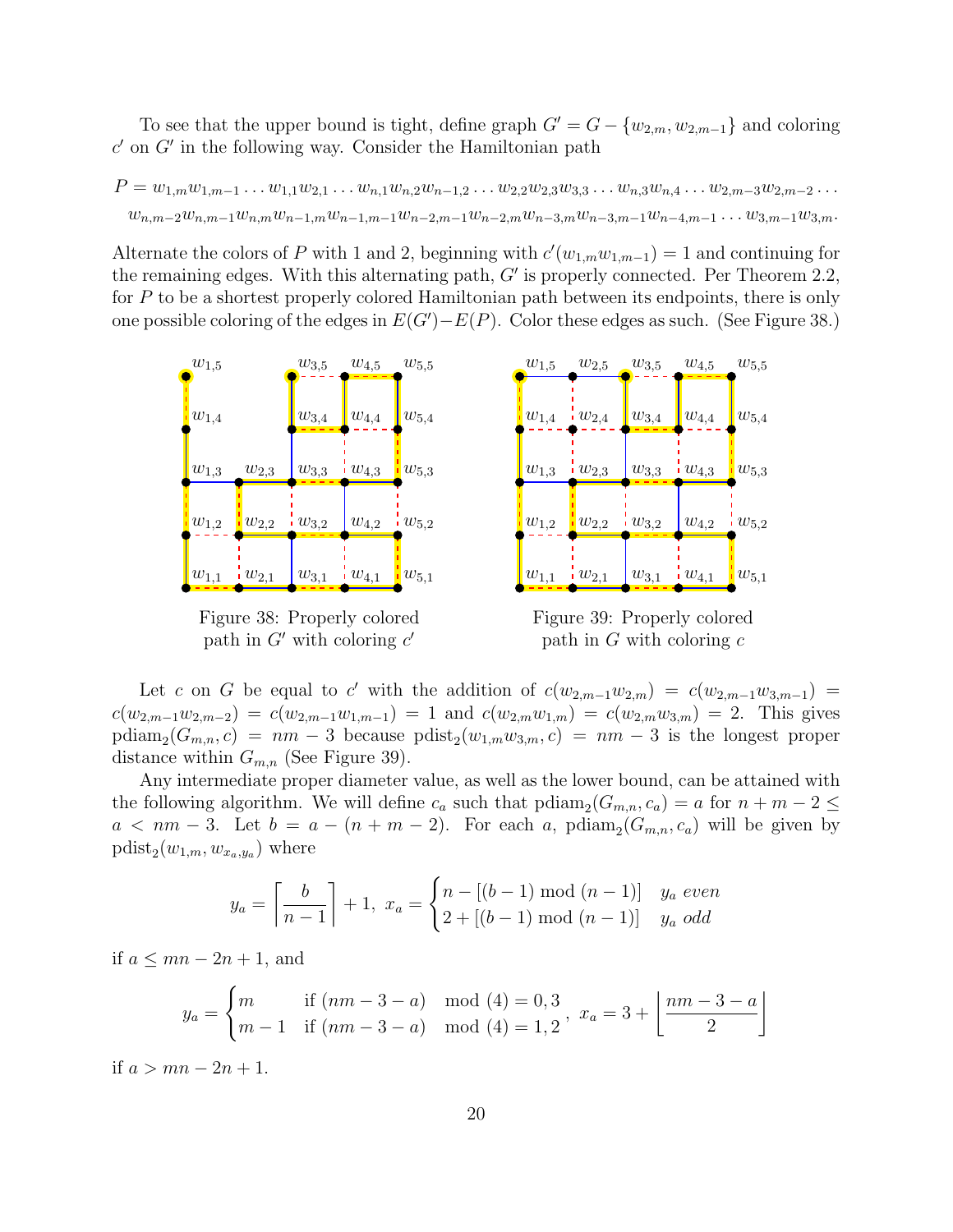Note that in the previous formulas, b counts the length of the  $w_{n,1} - w_{x_a,y_a}$  sub-path within the properly colored  $w_{1,m} - w_{x_a,y_a}$  path. In the first case, the restriction  $a \leq$  $mn - 2n + 1 = (m - 2)n + 1$  implies that  $y_a \n\t\leq m - 2$ . In this case,  $n - 1$  counts the number of sub-paths of the form  $w_{n,j-1}w_{n,j}w_{n-1,j} \ldots w_{3,j}w_{2,j}$  or  $w_{2,j-1}w_{2,j}w_{3,j}w_{4,j} \ldots w_{n,j}$ . So  $\left[\frac{b}{n}\right]$  $\frac{b}{n-1}$  is equivalent to the number of edges in the path of the form  $w_{i,j-1}w_{i,j}$ ,  $2 \leq$  $j \leq y_a$ , and  $y_a = \left[\frac{b}{n_a}\right]$  $\left\lfloor \frac{b}{n-1} \right\rfloor + 1$ . To see how to obtain  $x_a$ , first note that  $b - 1$  counts the length of the path  $w_{n,2}w_{n-1,2}\ldots w_{x_a,y_a}$ , so  $n-1$  gives the number of sub-paths of the form  $w_{n,j}w_{n-1,j}...w_{3,j}w_{2,j}w_{2,j+1}$  or  $w_{2,j}w_{3,j}...w_{n,j}w_{n,j+1}$ . Thus, when  $y_a$  is even,  $(b-1) \mod (n-p)$ 1) counts the length of the path  $w_{n,y_a}w_{n-1,y_a}\ldots w_{x_a,y_a}$ , so  $x_a = n - [(b-1) \bmod (n-1)]$ . When  $y_a$  is odd,  $(b-1) \mod (n-1)$  counts the length of the path  $w_{2,y_a}w_{3,y_a}\ldots w_{x_a,y_a}$ . Hence,  $x_a = 2 + |(b-1) \bmod (n-1)|.$ 

In the second case,  $a > mn - 2n + 1$  implies  $y_a \geq m - 1$ . Here, the first step in obtaining  $x_a$  is to count  $w_{2,m}$ ,  $w_{2,m-1}$ , and the number of vertices in the  $w_{1,m} - w_{x_a,y_a}$  path of proper diameter a, and subtract that quantity from the total number of vertices in the grid. This gives  $nm-3-a$ , the number of vertices in the path  $w_{x_{a+1},y_{a+1}}w_{x_{a+2},y_{a+2}}\ldots w_{x_{nm-3},y_{nm-3}}$ . Then  $\frac{nm-3-a}{2}$  $\left[\frac{a-3-a}{2}\right] = x_a - x_{nm-3}$ . Since  $x_{nm-3} = 3$ , we have  $x_a = 3 + \left[\frac{nm-3-a}{2}\right]$  $\frac{-3-a}{2}$ . Additionally, since  $nm-3-a$  counts the length of path  $w_{x_{nm-3},y_{nm-3}}w_{x_{nm-2},y_{nm-2}}\ldots w_{x_{a+2},y_{a+2}}w_{x_{a+1},y_{a+1}}w_{x_{a},y_{a}}$ and  $y_{nm-3} = m$ ,  $y_a = m - 1$  when  $(nm - 3 - a) \mod (4) \in \{1, 2\}$  and  $y_a = m$  otherwise.



Figure 40: Illustration of  $w_{x_a,y_a}$ 

Use the following process to form coloring  $c_a$  from c for each  $n + m - 2 \le a \le nm - 4$ .

- 1. Let  $c_a(w_{2,m}w_{3,m})=1$ .
- 2. If  $a = nm 4$ ,  $c_a(w_{2,m-1}w_{2,m}) = 1$ . If  $a < nm 4$ ,  $c_a(w_{2,m-1}w_{2,m}) = 2$  and  $w_{x_a,y_a}w_{x_{a+1},y_{a+1}}$  changes color.
- 3. If  $a < \left\lfloor \frac{nm}{2} \right\rfloor$  $\left[\frac{m}{2}\right] - 1$ , change coloring such that  $w_{1,m}w_{2,m}\ldots w_{n,m}$  is a path of alternating color, beginning with  $c_a(w_{1,m}w_{2,m}) = 2$  and ending with  $c_a(w_{n-1,m}w_{n,m}) = 1$ . Additionally, change colors as needed such that  $c_a(w_{i,j}w_{i,j+1}) = 1$  if j is odd and  $c_a(w_{i,j}w_{i,j+1}) = 2$  if j is even, for all  $2 \leq i \leq n$  and  $y_a < j < m$ .
- 4. If  $a = n + m 2$ , change coloring such that  $c_a(w_{n,2}w_{n,3}) = 2$ .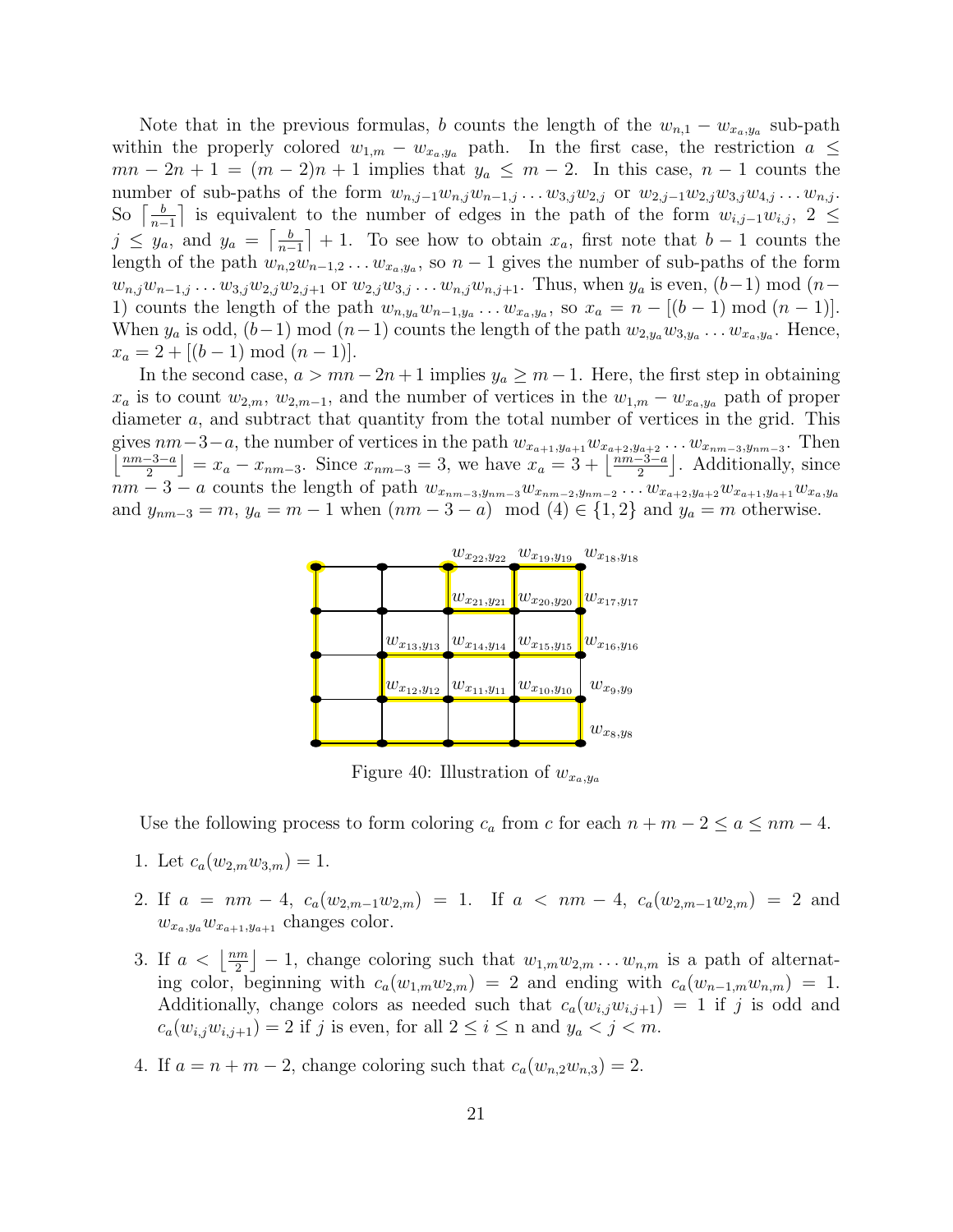Let C be a cycle in  $G_{m,n}$  containing path P and path  $w_{1,m}w_{2,m}w_{3,m}$ . Let C' denote the path  $C \setminus \{w_{x_a,y_a}w_{x_{a+1},y_{a+1}}\}$ . In this way, C' is a properly colored path in  $G_{m,n}$  containing  $V(G_{m,n})\backslash\{w_{2,m-2}\}.$  The above adaptations from coloring c to form  $c_a$  ensures that  $(G_{m,n}, c_a)$ is properly connected. Furthermore, similar to the coloring  $c$ , the proper distance between  $w_{1,m}$  and  $w_{x_a,y_a}$  is a. It remains to show that no longer proper distance exists in  $G_{m,n}$  with coloring  $c_a$ . Clearly no two vertices of the segment of C' between  $w_{1,m}$  and  $w_{x_a,y_a}$  have proper distance exceeding a. Additionally, step 3 above ensures that no two vertices outside the segment of C' between  $w_{1,m}$  and  $w_{x_a,y_a}$  have proper distance exceeding a, noting that if  $a \geq \left\lfloor \frac{nm}{2} \right\rfloor$  $\left[\frac{2m}{2}\right] - 1$ , then C' gives a properly colored path of length at most a (even if one of the two vertices considered is  $w_{2,m-1}$ ). It only remains to consider a vertex of the segment of C' between  $w_{1,m}$  and  $w_{x_a,y_a}$  and another vertex off this path. The properly colored path between two such vertices can be constructed by traversing horizontal segments opposite the direction implied by path P and vertical segments of  $G_{m,n}$ . A simple check of the coloring construction shows that paths of this form exist.

Therefore, each  $c_a$  gives  $\text{p} \text{diam}_2(G_{m,n}, c_a) = a$  for all  $a \in [n+m-2, nm-4]$ , showing that, in addition to the upper bound, the lower bound and all intermediate proper diameter values are attainable.  $\Box$ 

**Theorem 3.6.** Let  $G_{m,n}$  be a grid. If either n or m is even, then  $n+m-2 \leq \text{pdiam}_2(G_{m,n}, c) \leq$  $nm-2$ . These bounds are tight and every intermediate value is attainable.

*Proof.* Without loss of generality, let m be even. Let a be the desired proper diameter, with  $n + m - 2 \le a \le nm - 2$ . Place  $G_{m,n}$  on a Cartesian plane such that each edge is of length 1, one corner vertex of the grid is at (1, 1), and the grid expands into the first quadrant. Let the side of length m extend parallel to the y-axis. Label the vertices  $w_{x,y}$  according to their x and y coordinates.

We will define  $c_a$  such that  $\text{p}diam_2(G_{m,n}, c_a) = a$  for  $n + m - 2 \le a \le nm - 2$ . Let  $b = a - (n+m-2)$ . For each a, pdiam<sub>2</sub>( $G_{m,n}, c_a$ ) will be given by pdist<sub>2</sub>( $w_{1,m}, w_{x_a,y_a}$ ), where

$$
y_a = \left\lceil \frac{b}{n-1} \right\rceil + 1, \ x_a = \begin{cases} n - (b-1) \text{ mod } (n-1) & y_a \text{ even} \\ 2 + (b-1) \text{ mod } (n-1) & y_a \text{ odd} \end{cases}
$$

Note that these formulas are the same as those in the first case of Theorem 3.5 and in this case they apply to the entire grid.



Figure 41: Illustration of  $w_{x_a,y_a}$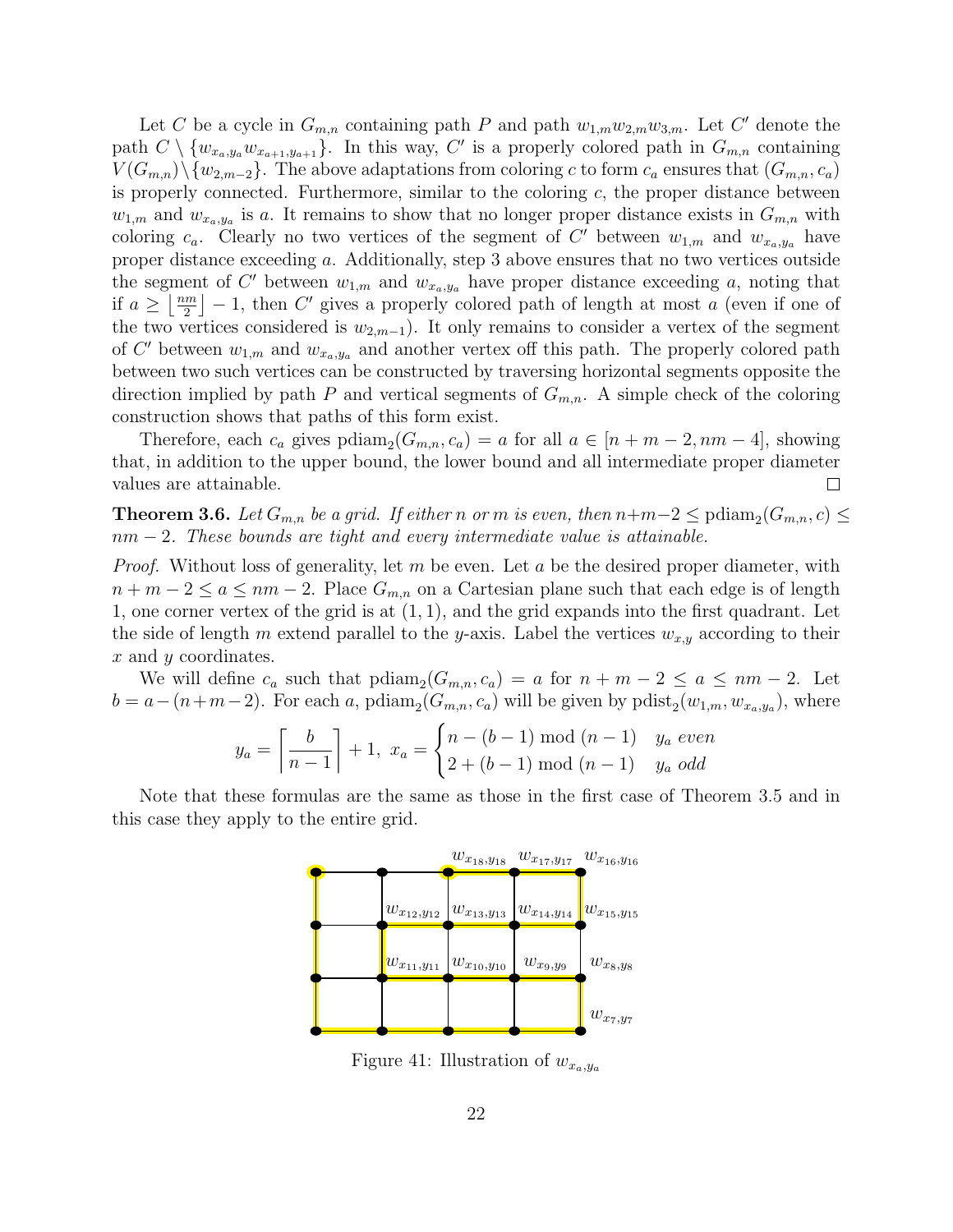Let  $c_{nm-2}$  be identical to the coloring of the grid in the backward direction of the proof in Theorem 3.4. Define  $c_a$  to be identical to  $c_{nm-2}$  except for the following.

If  $y_a = m$ , switch the colors of the edges  $w_{i,y_a-1}w_{i,y_a}$  for  $3 \leq i \leq x_a-1$ . Otherwise, follow these steps.

- 1. If  $y_a$  is even, switch the color of edges  $w_{i,y_a-1}w_{i,y_a}$  for  $2 \leq i \leq x_a 1$ . If  $y_a$  is odd, switch the color of edges  $w_{i,y_a-1}w_{i,y_a}$  for  $x_a+1 \leq i \leq n$ .
- 2. For  $y > y_a$ , preserve the coloring of  $w_{1,y}w_{2,y}$  and alternate the colors along the path  $w_{1,y}w_{2,y} \ldots w_{n,y}$ .
- 3. For  $x > 1$ , color  $w_{x,m}w_{x,m-1}$  such that  $c_a(w_{x,m}w_{x,m-1}) \neq c_a(w_{x-1,m}w_{x,m})$  and then alternate colors along the vertical path  $w_{x,m}w_{x,m-1} \ldots w_{x,y_a+1}$ .
- 4. For  $x > 1$ , color each edge  $w_{x,y_a+1}w_{x,y_a}$  the same color as  $w_{x-1,y_a+1}w_{x,y_a+1}$ . However, if  $y_a \leq 2$ , then color  $w_{n,y_a+1}w_{n,y_a}$  the opposite color as  $w_{n-1,y_a+1}w_{n,y_a+1}$ .

Similar to the description provided after the construction for  $c_a$  in Theorem 3.5, this yields  $p\text{diam}_{2}(G_{m,n}, c_{a}) = a$  for all  $a \in [n + m - 2, nm - 2]$ , so the bounds are tight and all intermediate proper diameter values are attainable.  $\Box$ 

### 4 Conclusion

The work presented here is strictly related to bipartite graphs. One clear question asks about extending the results to general 2-connected graphs. The following definitions extend the notion of Tau graphs in this paper and motivate a conjecture about general 2-connected graphs on *n* vertices with proper diameter  $n - 1$ .

**Definition 4.1.** Consider a tau skeleton S on a total of n vertices consisting of an even cycle  $u_1u_2...u_{2m}u_1$  and bands all having an odd number of vertices (called an odd skeleton) or an even number of vertices (called an even skeleton) labeled as in Definition 2.8. A tau **graph**  $\mathcal{T}_n$  is a family of graphs on n vertices that results from adding any or none of the following edges to S.

- Edges of the form  $b_{i_x}b_{i_y}$  where  $1 \leq x < y \leq \ell$  may be added on any band  $B_i$ .
- In an even skeleton, edges of the form  $u_iu_{2m-(i+1)}$  for  $1 \leq i \leq m-2$  and  $u_iu_{2m-(i-1)}$ for  $2 \leq i \leq m-1$  may be added to S, and we call such an edge a **lace**.

We call a tau graph with an odd skeleton an **odd tau graph** or an **odd**  $\mathcal{T}_n$ . Similarly, a tau graph with an even skeleton is an even tau graph or an even  $\mathcal{T}_n$ .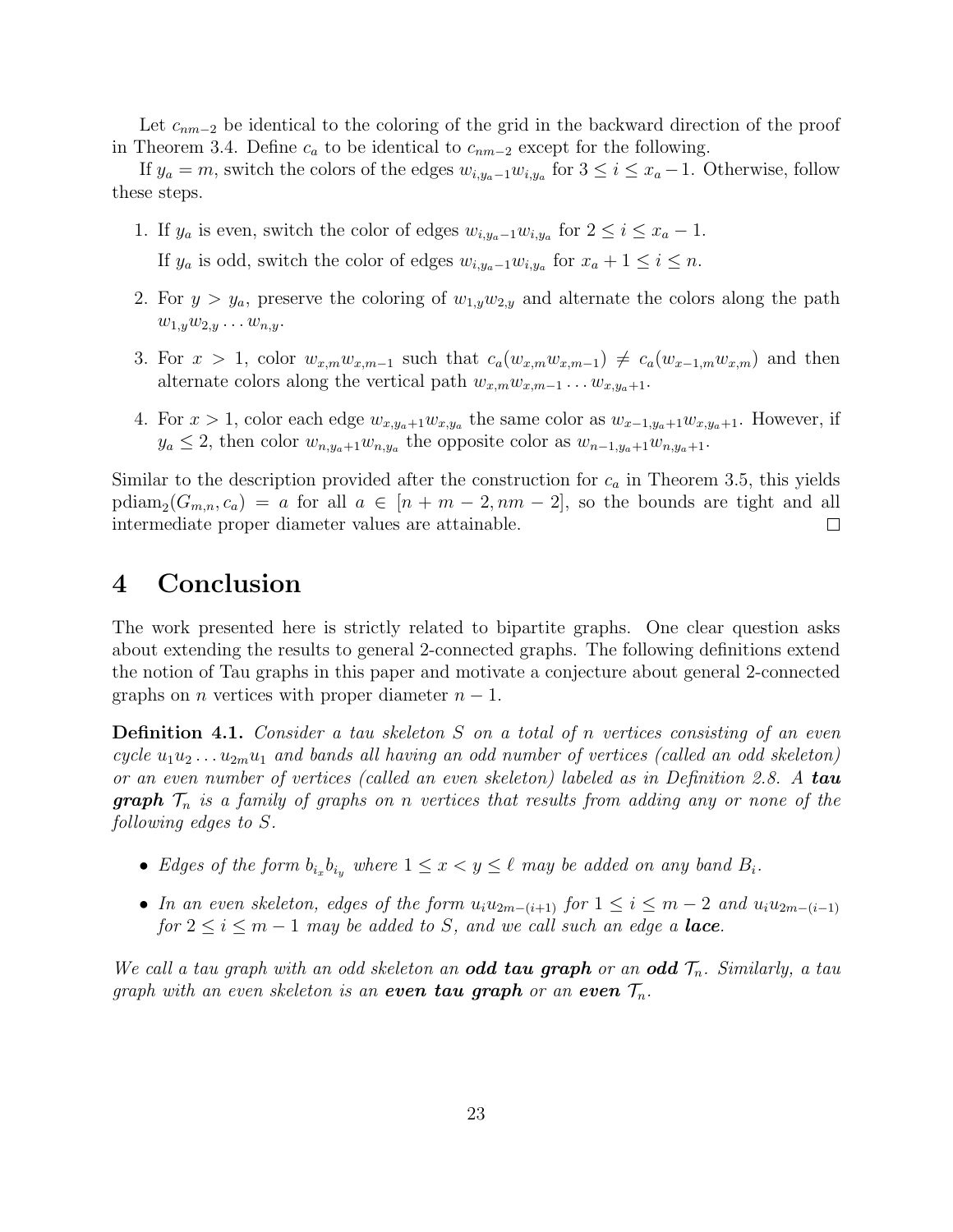

Figure 42: Even  $\mathcal{T}_{12}$  graphs. Laces are highlighted.

**Conjecture 4.2.** A 2-connected graph on n vertices has proper diameter  $n-1$  iff G is a tau graph as defined in Definition 4.1.

Between the work of this paper and the above conjecture, the authors consider all 2 connected graphs which attain the upper bound given by the result of Coll et. al. [4]. We ask the same question of graphs on n vertices which are k-connected for  $3 \leq k \leq n-2$ . Given a graph k-connected graph G which attains the maximum proper diameter given by the result of Coll et al. [4], is the subgraph of G induced by the path that realizes the proper diameter isomorphic to some tau graph presented earlier?

## Acknowledgments

The authors would like to thank the National Science Foundation for funding this research through Grant Number 1560222. We would also like to express our appreciation to Lafayette College and the Lafayette College Department of Mathematics for hosting the Research Experience for Undergraduates where this work was conducted. Finally, we extend a special thanks to Gary Gordon from Lafayette College for his feedback on this work.

# References

- [1] A. Abouelaoualim, K. Ch. Das, W. Fernandez de la Vega, M. Karpinski, Y. Manoussakis, C. A. Martinhon, and R. Saad. Cycles and paths in edge-colored graphs with given degrees. J. Graph Theory, 64(1):63–86, 2010.
- [2] E. Andrews, E. Laforge, C. Lumduanhom, and P. Zhang. On proper-path colorings in graphs. J. Combin. Math. Combin. Comput., 97:189–207, 2016.
- [3] V. Borozan, S. Fujita, A. Gerek, C. Magnant, Y. Manoussakis, L. Montero, and Z. Tuza. Proper connection of graphs. Discrete Math., 312(17):2550–2560, 2012.
- [4] V. Coll, J. Hook, C. Magnant, K. McCready, and K. Ryan. The proper diameter of a graph. Discuss. Math. Graph Theory, 40:107–125, 2020.
- [5] S. Fujita and C. Magnant. Properly colored paths and cycles. Discrete Appl. Math., 159:1391–1397, 2011.
- [6] X. Li and C Magnant. Properly colored notions of connectivity a dynamic survey. Theory and Application of Graphs, 0(1), 2015.